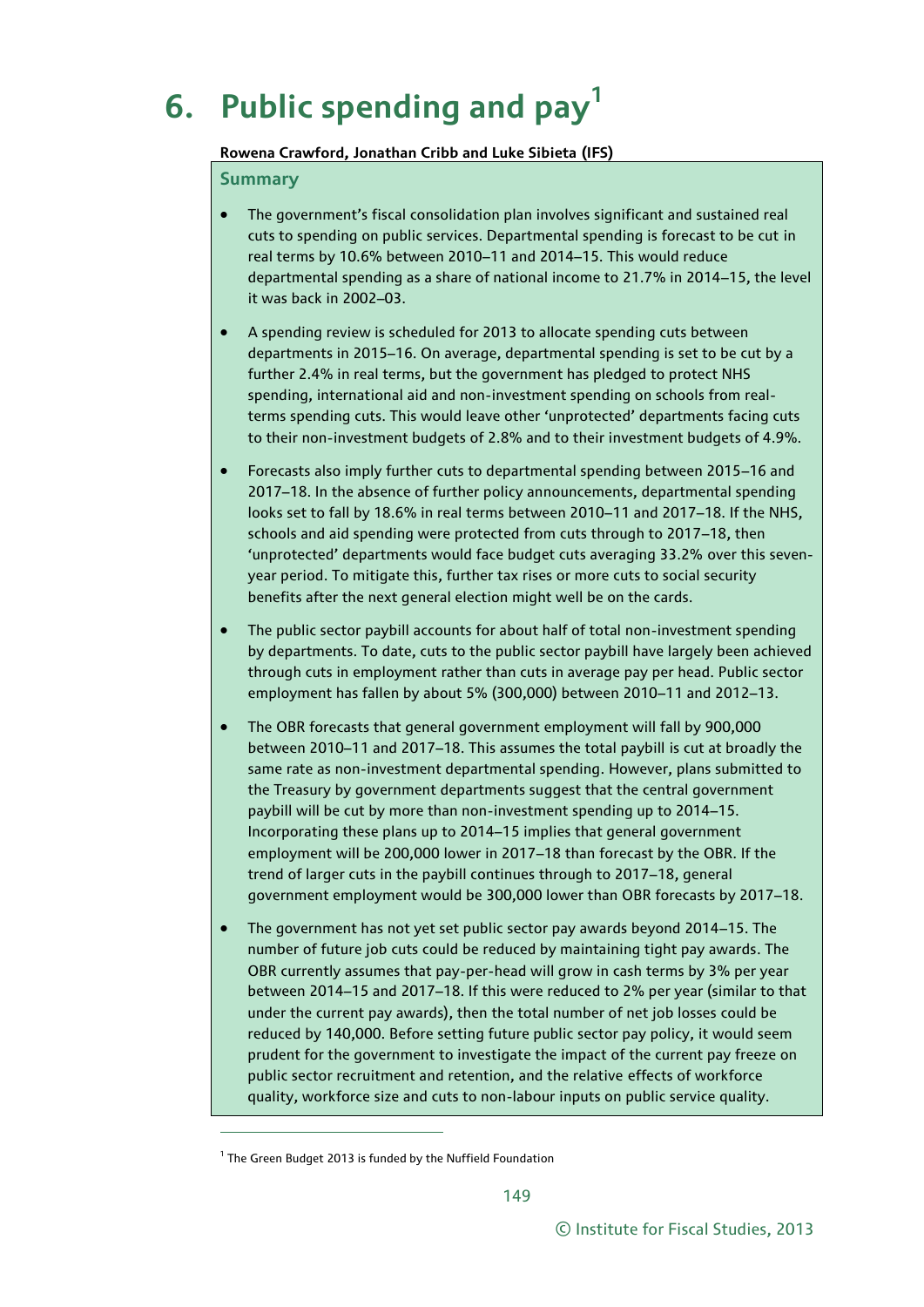# **6.1 Introduction**

The government is currently partway through implementing a planned seven-year fiscal consolidation package, and is relying heavily on cuts to public spending to achieve its planned reduction in public sector borrowing. Total public spending is planned to be cut by 4.6% in real terms between 2010–11 and 2017–18. However, spending on some areas, such as debt interest payments and spending on social benefits (particularly pensioner benefits), is forecast to grow in real terms over this period (by 35.3% and 4.6% respectively), meaning that the pressure on public service spending is even greater. Spending by Whitehall departments on the delivery and administration of public services is forecast to fall by 18.6% in real terms between 2010–11 and 2017–18.

Since a large proportion of departmental spending goes to pay public sector workers (about half of non-investment spending in 2010–11), it is unsurprising that these spending cuts are partly being delivered through cuts to public sector pay and employment. Pay in the public sector is being squeezed, with freezes in headline pay levels in 2011–12 and 2012–13 (except for the lowest-paid workers), and 1% average increases in each of 2013–14 and 2014–15. In addition, the Office for Budget Responsibility (OBR) is currently forecasting that general government employment<sup>2</sup> will fall by over 900,000 between 2010–11 and 2017–18.

This chapter starts by discussing the outlook for departmental spending and the decisions made by the government to date: Section 6.2 describes the decisions taken in the 2010 Spending Review, shows how spending settlements for departments might pan out in 2015–16, and discusses the trade-off between departmental spending and tax increases or social security spending cuts that the latest official public finance projections suggest will be faced in 2016–17 and 2017–18. It ends by describing what effect the government's decisions have had on the changing composition of public spending. Section 6.3 then focuses on public sector pay and employment. The contribution of each of these to the spending cuts experienced to date is described, followed by a discussion of the outlook for public sector employment, pay and government pay policy. Section 6.4 concludes.

# **6.2 Departmental spending since 2010–11**

# **The overall outlook for departmental spending**

For the purposes of planning public spending HM Treasury divides total public spending into 'departmental expenditure limits' (DEL) and 'annually managed expenditure' (AME). The former are annual limits for departmental programme and administration expenditure, which are usually planned some years in advance in Spending Reviews and are essentially the amount that Whitehall departments spend on the administration and delivery of public services. The latter contains items of spending that the Treasury argues are less under its direct control, such as social security and debt interest spending (which will be affected by the prevailing economic conditions at the time), spending by local authorities financed from council tax and spending by public corporations. 3

 $^2$  This definition includes central and local government but excludes public corporations.

 $^3$  The government actually has greater control over some aspects of AME than its classification suggests; for example, the number of people qualifying to receive particular benefits under given rules may be out of the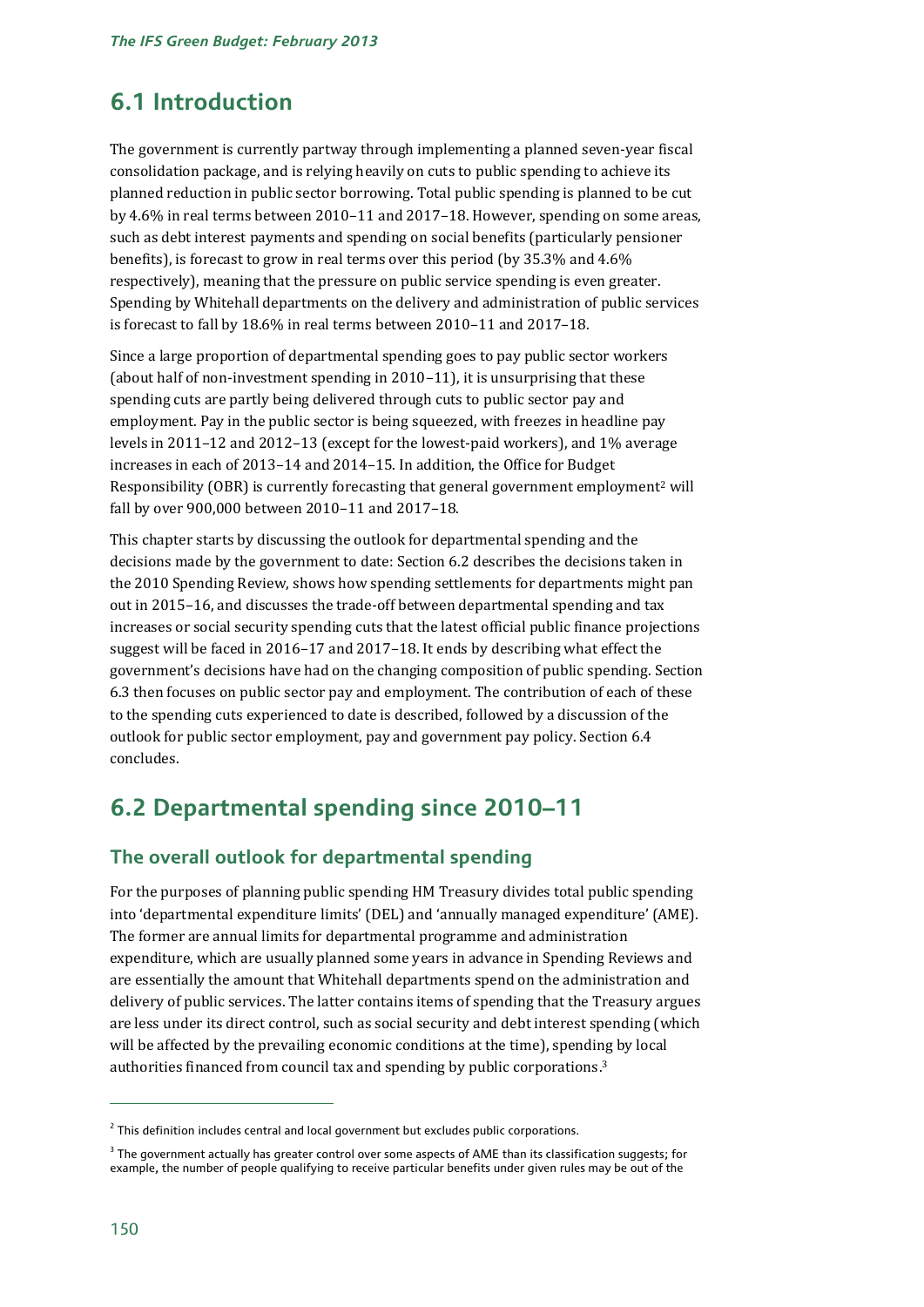The October 2010 Spending Review set total departmental spending for the four years 2011–12 to 2014–15, and allocated this DEL budget between departments. These plans have been revised slightly subsequently, with the 2011 and 2012 Autumn Statements allocating additional capital (investment) spending and planning some further cuts to departments' resource (non-investment) spending. In addition, the OBR expects departments to underspend against their current budget allocations in 2012–13, 2013– 14 and 2014–15. The latest OBR forecast is for total DEL to be 10.6% lower in real terms by 2014–15 than its 2010–11 level. (If the total DEL forecast for 2014–15 were unchanged since the 2010 Spending Review, this would imply a real DEL cut of 9.9% from its 2010–11 level.) This cut to DEL is planned to fall disproportionately on investment spending, with capital DEL forecast to fall by 21.1% in real terms over this four-year period and resource DEL forecast to fall by 9.0%.

|                                   | Spending,     | Implied departmental spending growth |             |             |             |
|-----------------------------------|---------------|--------------------------------------|-------------|-------------|-------------|
|                                   | 2010-11       | 2010-11                              | $2014 - 15$ | $2015 - 16$ | 2010-11     |
|                                   | $(2012 - 13)$ | to                                   | to          | to          | to          |
|                                   | prices)       | 2014-15                              | $2015 - 16$ | $2017 - 18$ | $2017 - 18$ |
|                                   |               | Average annual real growth rate      |             |             |             |
| Total managed expenditure         | £724.9bn      | $-0.8%$                              | $-0.1%$     | $-0.6%$     | $-0.7%$     |
| of which:                         |               |                                      |             |             |             |
| Annually managed expenditure      | £331.2bn      | $1.4\%$                              | 2.1%        | $2.0\%$     | 1.6%        |
| Departmental spending limits      | £393.7bn      | $-2.8%$                              | $-2.4%$     | $-3.4%$     | $-2.9%$     |
| of which:                         |               |                                      |             |             |             |
| Resource DEL (excl. depreciation) | £341.4bn      | $-2.3%$                              | $-1.7%$     | $-3.7%$     | $-2.6%$     |
| Capital DEL                       | £52.3bn       | $-5.8%$                              | $-8.1%$     | $-0.5%$     | $-4.6%$     |
|                                   |               | Cumulative real growth rate          |             |             |             |
| Total managed expenditure         | £724.9bn      | $-3.3%$                              | $-0.1%$     | $-1.2%$     | $-4.6%$     |
| of which:                         |               |                                      |             |             |             |
| Annually managed expenditure      | £331.2bn      | 5.5%                                 | 2.1%        | 4.0%        | 12.1%       |
| Departmental spending limits      | £393.7bn      | $-10.6%$                             | $-2.4%$     | $-6.6%$     | $-18.6%$    |
| of which:                         |               |                                      |             |             |             |
| Resource DEL (excl. depreciation) | £341.4bn      | $-9.0\%$                             | $-1.7%$     | $-7.3%$     | $-17.1%$    |
| Capital DEL                       | £52.3bn       | $-21.1%$                             | $-8.1%$     | $-1.0%$     | $-28.3%$    |

#### Table 6.1. Implied departmental spending growth after 2014–15

Notes: Forecasts for TME, DEL and AME include measures announced in the 2012 Autumn Statement. AME and DEL figures are adjusted to reverse the effects of the business rate retention policy and the localised council tax reduction schemes (which have changed the definition of some spending between DEL and AME) in order to provide a more consistent comparison over time. Total managed expenditure has been adjusted for the effects of Spectrum auction receipts (2000–01 and 2012–13), the transfer of the Royal Mail Pension Fund into the public sector (2012–13), the closure of the Asset Purchase Facility (2012–13 onwards) and the reclassification of Bradford & Bingley and Northern Rock Asset Management (2012–13 onwards). Source: Authors' calculations using table 1.1 of HM Treasury, *Public Expenditure Statistical Analyses 2012* [\(http://www.hm-treasury.gov.uk/pespub\\_pesa12.htm\)](http://www.hm-treasury.gov.uk/pespub_pesa12.htm), table 2.4 of HM Treasury, *Autumn Statement 2012* [\(http://cdn.hm-treasury.gov.uk/autumn\\_statement\\_2012\\_complete.pdf\)](http://cdn.hm-treasury.gov.uk/autumn_statement_2012_complete.pdf) and table 4.21 and table D (in box 4.2, including correction a[t http://budgetresponsibility.independent.gov.uk/wordpress/docs/Correction-to-](http://budgetresponsibility.independent.gov.uk/wordpress/docs/Correction-to-Table-D-in-Box-4_2.pdf)[Table-D-in-Box-4\\_2.pdf\)](http://budgetresponsibility.independent.gov.uk/wordpress/docs/Correction-to-Table-D-in-Box-4_2.pdf) of OBR, *Economic and Fiscal Outlook*, December 2012 [\(http://cdn.budgetresponsibility.independent.gov.uk/December-2012-Economic-and-fiscal](http://cdn.budgetresponsibility.independent.gov.uk/December-2012-Economic-and-fiscal-outlook23423423.pdf)[outlook23423423.pdf\)](http://cdn.budgetresponsibility.independent.gov.uk/December-2012-Economic-and-fiscal-outlook23423423.pdf).

government's control, but it can determine the qualification criteria and the generosity of the payment concerned. In addition, over a third of future social security spending is on state pensions, which is relatively easy to predict.

1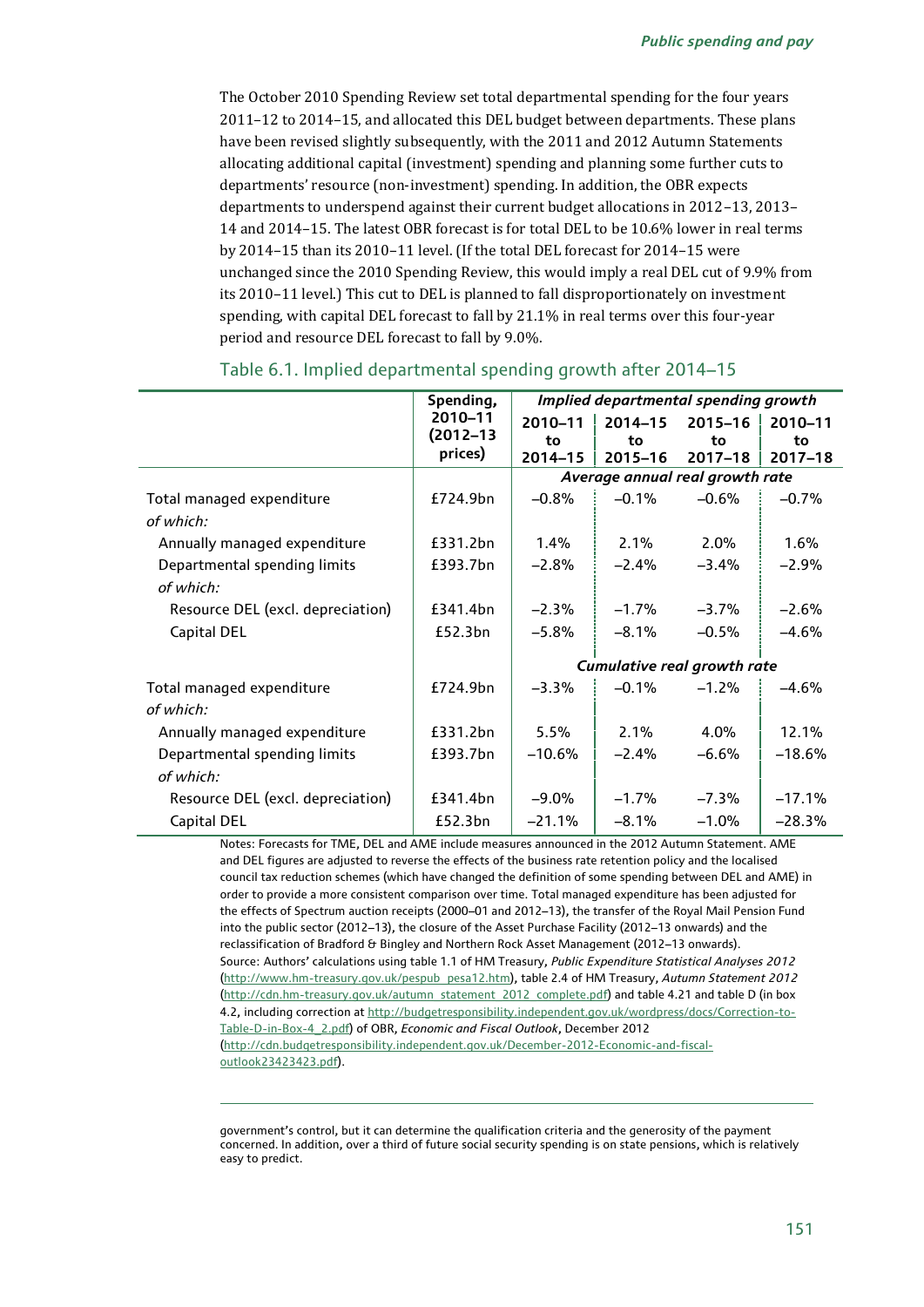The government has not made explicit plans for departmental spending after 2014–15. However, given its policy assumption for total spending (total managed expenditure, TME), and the OBR's forecasts for AME in the absence of any new policies, there is an implicit forecast for future departmental spending.<sup>4</sup> The current implied forecast for real growth in departmental spending after 2014–15 is described in Table 6.1. While total public spending is planned to be essentially frozen in real terms between 2014–15 and 2015–16, AME is forecast to increase by 2.1%, implying that departmental spending would be cut by 2.4% in real terms in 2015–16. Given the government's stated policy assumption for public sector gross investment (a real freeze after 2014–15), within departmental spending capital spending is implied to be cut to a greater extent than resource spending, by 8.1% in real terms as opposed to 1.7%. In part this is due to the temporary boost to capital spending allocated for 2014–15 in the 2012 Autumn Statement – in the absence of that extra £2.95 billion in 2014–15, capital spending in 2015–16 would only be 1.3% lower in real terms than in 2014–15.

Between 2015–16 and 2017–18, total public spending is forecast to be cut by 0.6% a year on average in real terms. Given that AME is still forecast to be growing (by an average 2.0% a year), this leaves departmental spending facing implied cuts of 3.4% a year on average (3.7% a year average real cuts to resource spending and 0.5% a year average real cuts to capital spending). Of course, these years will form part of the next Parliament, and a future government may choose to top up the total spending plans or reduce AME spending further in order to mitigate these implied cuts to departmental spending. Growth in AME spending over this period is discussed in more detail in Box 6.1.

### Box 6.1. Growth in AME, 2014–15 to 2017–18

Over the period of the government's fiscal consolidation, 2010–11 to 2017–18, total public spending is forecast to be cut by an average 0.7% a year. However, this aggregate disguises marked differences in the growth of different components of public spending: AME is actually forecast to increase in real terms, while DEL spending is forecast to be cut by an average 2.9% a year in real terms. The cuts to DEL spending could be reduced, within a given total spending envelope, if the government introduced new policies that reduced AME spending. However, by definition, AME includes many areas of spending that are less easy for the government to control in the short run. Table 6.2 describes the forecast growth in the largest components of AME over the period 2010–11 to 2017– 18. Spending on social security and tax credits (the largest single component of AME, accounting for nearly two-thirds of AME in 2010–11) is forecast to increase by an average 0.6% a year over these seven years, contributing around 24% to the total real increase in AME. By 2017–18, spending on social security and tax credits is expected to be 4.6% greater than it was in 2010–11. In large part, this increase is due to increased spending on pensions: forecasts from the Department for Work and Pensions (DWP) suggest that spending on the state pension in Great Britain, which accounts for nearly half of all benefit expenditure administered by DWP, will increase by nearly 20% in real terms between 2010–11 and 2017–18 (an average annual real increase of 2.5%).

 $^4$  The government's stated policy assumption is that, after 2014–15, TME should continue to fall at the same average annual real rate as over the Spending Review period and public sector gross investment should remain constant in real terms (paragraph 4.114 of OBR, *Economic and Fiscal Outlook*, December 2012 [\(http://cdn.budgetresponsibility.independent.gov.uk/December-2012-Economic-and-fiscal](http://cdn.budgetresponsibility.independent.gov.uk/December-2012-Economic-and-fiscal-outlook23423423.pdf)[outlook23423423.pdf\)](http://cdn.budgetresponsibility.independent.gov.uk/December-2012-Economic-and-fiscal-outlook23423423.pdf)). The reason that the growth rate of TME described in Table 6.1 is not constant after 2014–15 is that the government excludes from its measure of 2014–15 spending the effect of some measures

announced in the 2011 and 2012 Autumn Statements and the OBR's forecast underspends.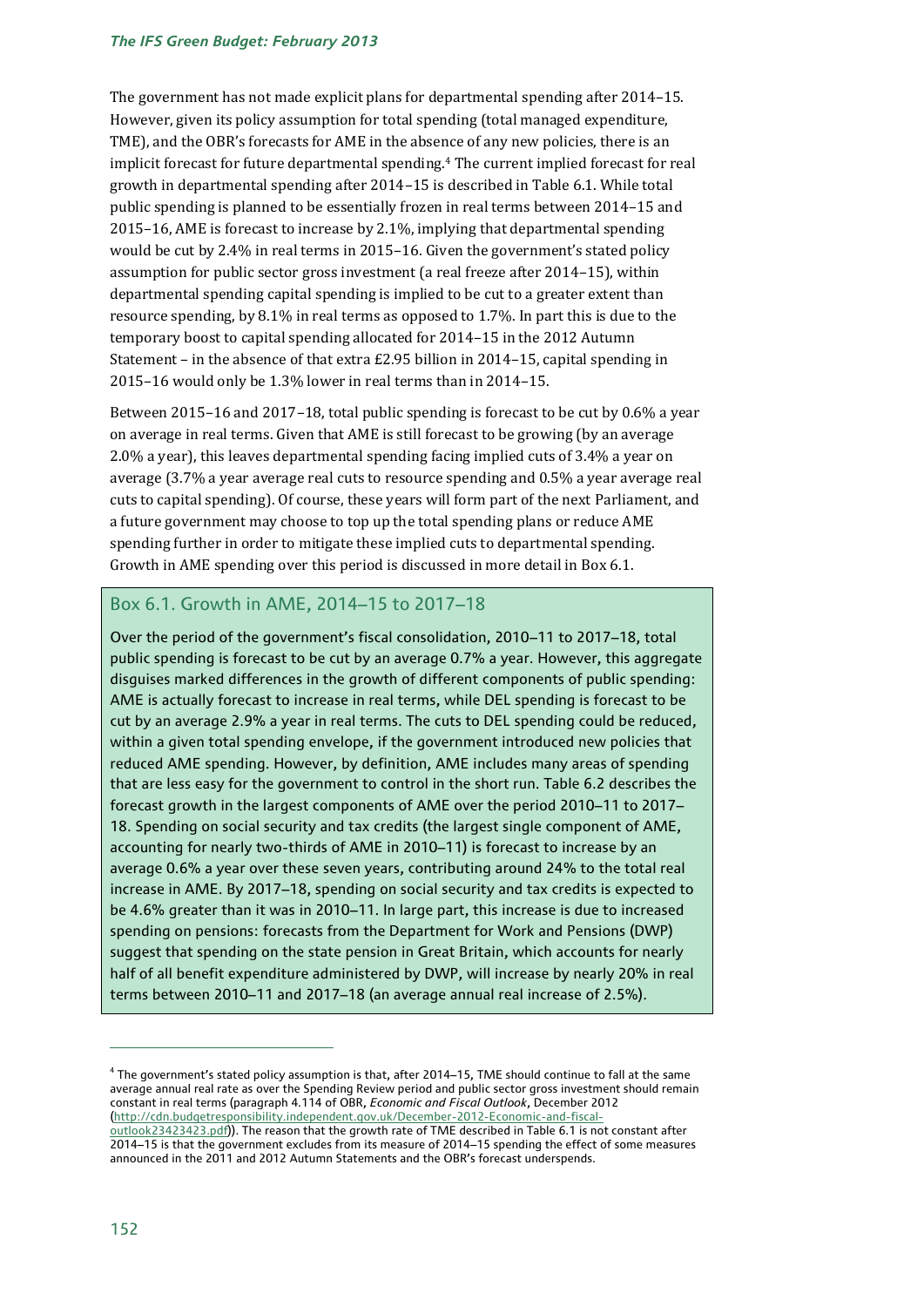| Table 6.2. Growth in components of AME       |                                                  |                                                                                                                                     |         |         |         |  |  |
|----------------------------------------------|--------------------------------------------------|-------------------------------------------------------------------------------------------------------------------------------------|---------|---------|---------|--|--|
|                                              | 2010-11<br>(£ billion,<br>$2012 - 13$<br>prices) | Average annual real growth<br>2014-15 to 2015-16 to 2010-11 to<br>2010-11<br>$2017 - 18$<br>$2015 - 16$<br>2017-18<br>to<br>2014-15 |         |         |         |  |  |
| <b>AME</b>                                   | 317.6                                            | 1.6%                                                                                                                                | 1.9%    | 1.8%    | 1.7%    |  |  |
| of which:                                    |                                                  |                                                                                                                                     |         |         |         |  |  |
| <b>Capital AME</b>                           | 15.6                                             | $-4.9%$                                                                                                                             | 0.3%    | $-0.2%$ | $-2.9%$ |  |  |
| <b>Resource AME</b>                          | 302.0                                            | 1.9%                                                                                                                                | 2.0%    | 1.9%    | 1.9%    |  |  |
| of which:                                    |                                                  |                                                                                                                                     |         |         |         |  |  |
| Social security and tax credits<br>of which: | 203.5                                            | 0.5%                                                                                                                                | 0.9%    | 0.7%    | 0.6%    |  |  |
| State pension (GB)                           | 73.3                                             | 3.2%                                                                                                                                | 1.8%    | 1.6%    | 2.5%    |  |  |
| Gross debt interest payments                 | 44.9                                             | 2.6%                                                                                                                                | 7.1%    | 6.7%    | 4.4%    |  |  |
| Locally-financed expenditure                 | 23.5                                             | 2.0%                                                                                                                                | 2.1%    | 1.9%    | 2.0%    |  |  |
| Net public service pensions                  | 5.9                                              | 20.3%                                                                                                                               | 7.2%    | 5.8%    | 14.1%   |  |  |
| Other                                        | 24.1                                             | 5.4%                                                                                                                                | $-1.0%$ | $-0.6%$ | 2.7%    |  |  |

Notes: Resource AME excludes depreciation. AME in this table is defined according to the OBR definition, and includes only those components that are included in the fiscal aggregates of public sector current expenditure and public sector gross investment. The figures therefore differ from those presented in Table 6.1, where AME is defined according to the HM Treasury definition that includes some other components. A reconciliation between the two definitions is provided by the OBR Economic and Fiscal Outlook Supplementary Fiscal Tables.

Sources: Office for Budget Responsibility, Economic and Fiscal Outlook, March 2012 (Table 4.17) and December 2012 (Table 4.18). State pension spending in Great Britain from Department for Work and Pensions, Benefit Expenditure Tables, medium-term forecast.

Gross debt interest payments, locally-financed expenditure (the part of local authority spending financed through council tax), and net public service pension payments (i.e. payments to those receiving these pensions less the contributions of current members) are also all forecast to be growing in real terms. Together these areas of spending comprised less than one-quarter of AME in 2010–11, but they are forecast to account for 71% of the total real increase in AME over the seven years to 2017–18. Importantly, the level of spending on these areas is largely out of the government's immediate control.

Other resource AME includes transfers to EU institutions, single-use military expenditure, spending on the BBC and spending on environmental levies (which is largely balanced by receipts), along with some smaller areas of spending. Together these areas of AME are forecast to grow by an average 2.7% a year in real terms between 2010–11 and 2017–18.

To achieve a reduction in future AME that would have a significant impact on the possible growth rate of DEL spending, a future government would likely have to look at further reductions to spending on social security and tax credits for working-age individuals or decide to cut back on spending on pensioners. Some options are described in more detail in Chapter 8.

Taking the period of the government's planned fiscal consolidation as a whole, in the absence of new policies total departmental spending would be cut by 18.6% in real terms between 2010–11 and 2017–18. Capital DEL is currently forecast to be cut by 28.3% over this seven-year period, and resource DEL by 17.1%.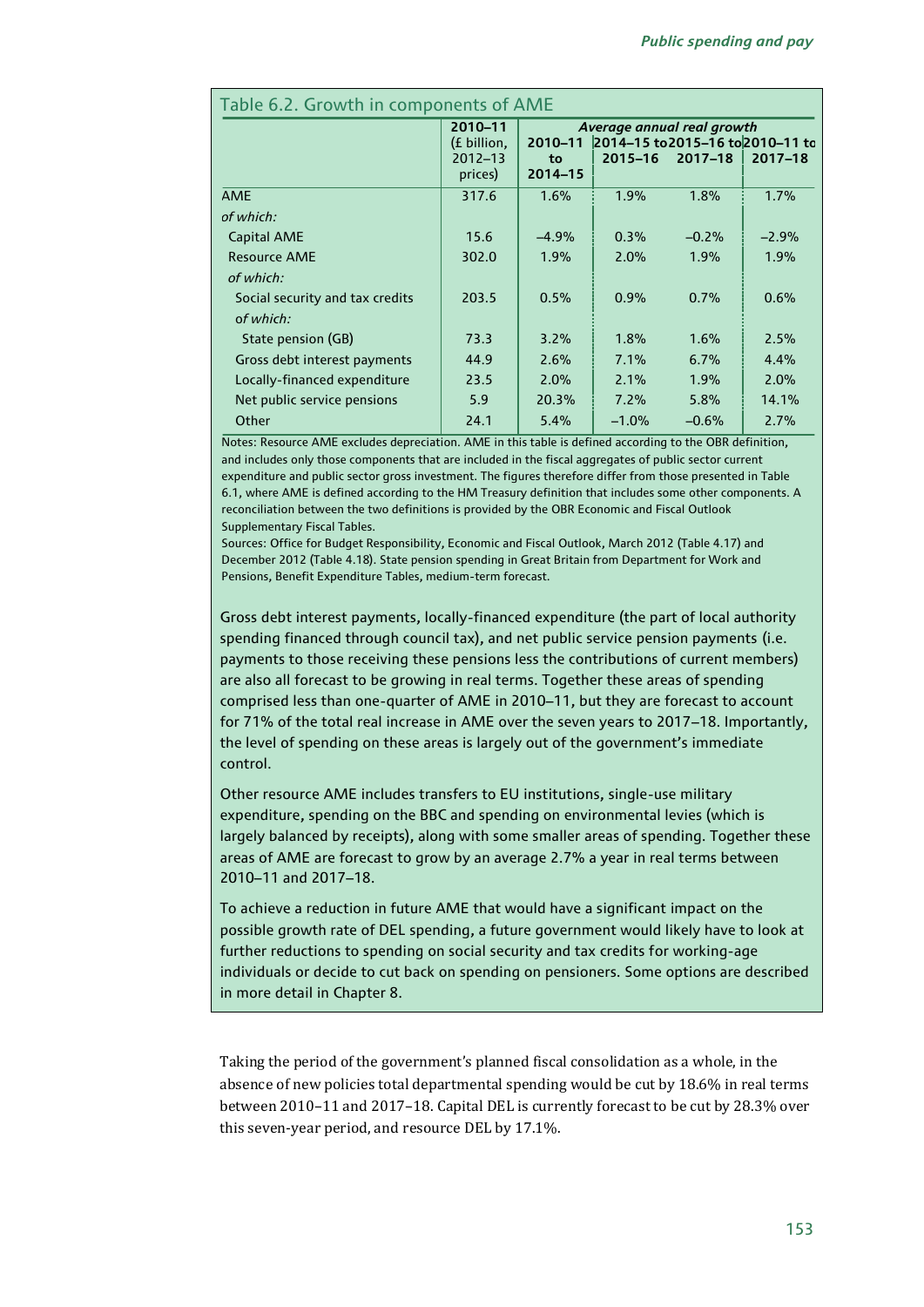#### *The IFS Green Budget: February 2013*

Figure 6.1 describes what these projected real growth rates imply for TME, DEL and AME as a share of national income through to 2017–18, and how this compares with the levels seen since 1998–99 (the earliest year for which consistent data exist). Departmental spending increased rapidly under the last Labour government, from 19.7% of national income in 1998–99 to 23.2% in 2007–08. Over this period, AME spending was essentially unchanged at around 17.5% of national income. Total public spending, departmental spending and AME as a share of national income all increased particularly rapidly in 2008–09 and 2009–10. However, this was more to do with unexpectedly low levels of national income (due to both inflation and real growth over these years being lower than expected at the time of the October 2007 Comprehensive Spending Review) than a deliberate policy decision to increase spending as a share of national income over this period.



### Figure 6.1. Departmental spending, 1998–99 to 2017–18

Notes: As Table 6.1. Resource DEL includes depreciation. Solid lines indicate out-turn data. Dashed lines indicate Treasury plans for the remaining years of the 2010 Spending Review period. Dotted lines indicate OBR forecasts for DEL on the basis of unchanged policies.

Source: Resource DEL, capital DEL and total managed expenditure are authors' calculations using HM Treasury, *Public Expenditure Statistical Analyses* (various years), HM Treasury, *Autumn Statement 2012* [\(http://cdn.hm-treasury.gov.uk/autumn\\_statement\\_2012\\_complete.pdf\)](http://cdn.hm-treasury.gov.uk/autumn_statement_2012_complete.pdf)and Office for Budget Responsibility, *Economic and Fiscal Outlook December 2012* (Supplementary Material). Total DEL is calculated as the sum of resource DEL and capital DEL. Total AME has been calculated as the residual between TME and total DEL.

The government is planning to cut DEL as a share of national income from 25.3% in 2010–11 to 21.7% in 2014–15. This would bring departmental spending back to the share of national income that it was in around 2002–03. The implicit forecasts for departmental spending suggest it would fall to 18.3% of national income by 2017–18 – the lowest level seen over the two decades since the DEL/AME framework for planning public spending was introduced. AME, on the other hand, is not forecast to fall as a share of national income over this period – by 2017–18, it is forecast to amount to 21.1% of national income, around the same as in 2010–11. An implication of this is that from 2015–16 onwards, AME will outstrip DEL for the first time and will account for more than half of total spending.

Figure 6.1 also splits departmental spending into resource DEL and capital DEL. Resource DEL spending is to be cut from 22.0% of national income in 2010–11 to 19.1% in 2014–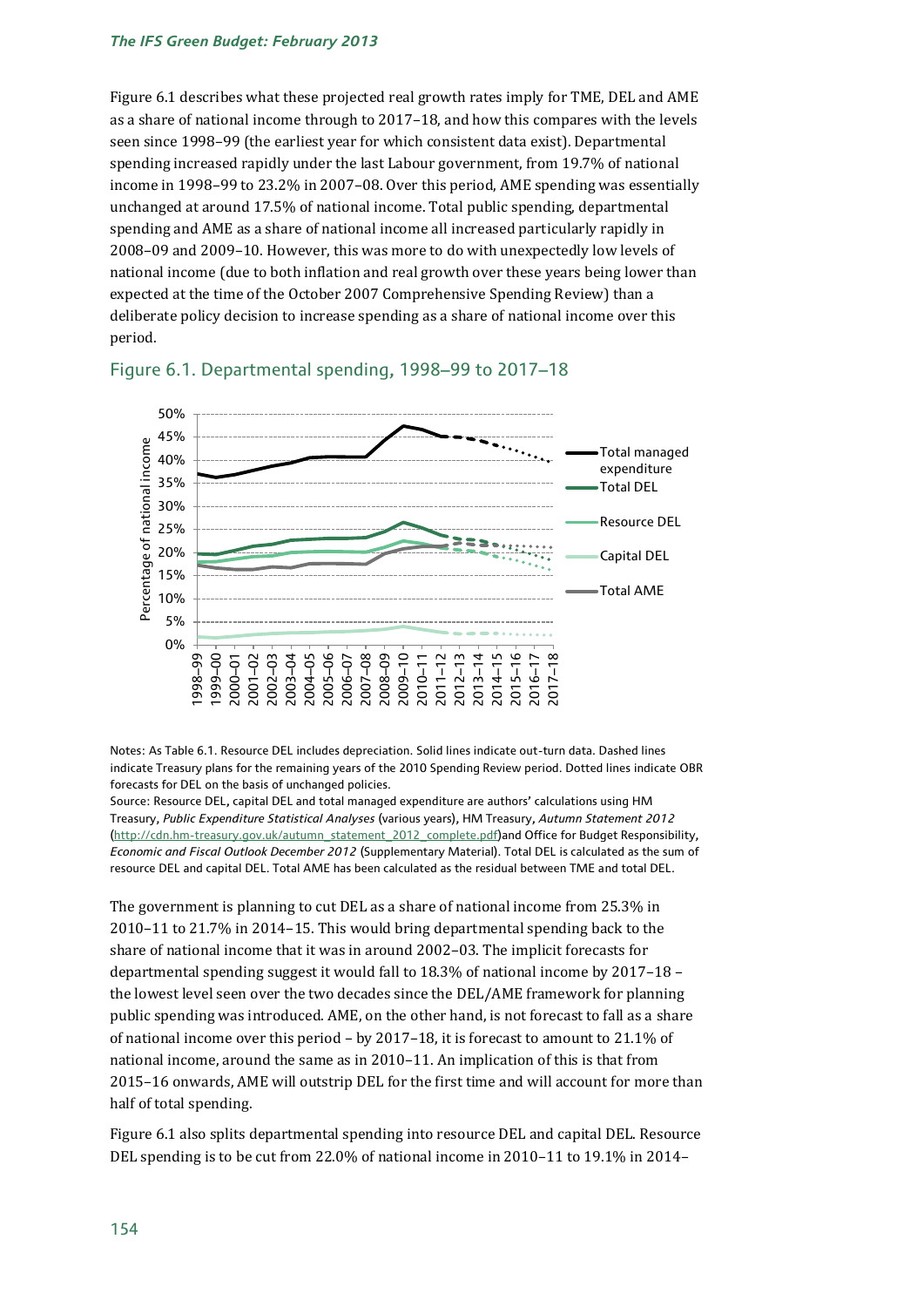15, and is implied to fall further to 16.1% by 2017–18. Capital DEL is to be cut from 3.4% of national income in 2010–11 to 2.5% in 2014–15, and is implied to fall to 2.1% by 2017–18. The majority of departmental spending is therefore not on investment. Capital DEL increased from below 10% of total DEL in 1998–99 to over 15% in 2009–10, and is forecast to fall back to around 12% of total DEL by 2017–18.

### **Spending Review 2010 (2011–12 to 2014–15)**

The October 2010 Spending Review allocated total DEL between Whitehall departments for the four years 2011–12 to 2014–15. These plans have been revised slightly subsequently, with the 2011 and 2012 Autumn Statements allocating additional capital spending and planning some further cuts to departments' resource spending. In addition, the OBR is forecasting that departments will underspend against their allocated budgets in 2012–13, 2013–14 and 2014–15 (by £7.5 billion, £4.5 billion and £3.5 billion respectively). The latest forecast cuts between 2010–11 and 2014–15 by department are described in Figure 6.2 – these figures for individual departments do not include the OBR's forecast underspend as the OBR has not specified which departments it expects to underspend or by how much.

The relative winners from the 2010 Spending Review allocations were: the Department for International Development, which saw an increase in its budget so that overseas aid spending could be increased to 0.7% of gross national income by 2013, in line with the government's commitment; the Department for Energy and Climate Change (DECC), which saw an increase in its capital budget, in large part to fund the development of carbon capture and storage (CCS) technology; and the NHS, for which the Prime Minister promised real budget increases each year over the course of this Parliament. The biggest loser from the Spending Review was the Department of Communities and Local Government (DCLG), which is forecast to see a two-thirds reduction in its Communities budget – in large part due to cuts to spending on social housing.5,6

To date, we only have out-turn data for the first year of the 2010 Spending Review period, 2011–12. In 2011–12, the majority of Whitehall departments actually underspent on their budgets. Figure 6.3 shows, for departments that underspent by more than £0.1 billion, the proportion of their budgets that were surrendered through Budget Exchange with agreement of HM Treasury (and will therefore be available to spend in 2012–13) and the proportion of their budgets that were underspent and will not be transferred into future years.<sup>7</sup> The department that underspent the largest proportion of its budget was the Department for Energy and Climate Change, whose £0.4 billion underspend was 13.6% of its 2011–12 budget. This is largely due to an underspend on developing CCS technology. In absolute terms, the largest underspender was the NHS – the biggest Whitehall department – which underspent by £1.8 billion (of which only  $E0.3$  billion was

1

 $^5$  The DCLG is unique in that it has two separate DELs. The 'CLG: Local Government' DEL includes Revenue Support Grant, national non-domestic rates, and related grants to local authorities in England that support services that are typically the overall responsibility of other government departments (such as police and social services). The 'CLG: Communities' DEL includes the department's main programme expenditure and administration costs.

<sup>6</sup> For more detail on the 2010 Spending Review settlements, see R. Crawford, C. Emmerson, D. Phillips and G. Tetlow, 'Public spending cuts: pain shared?', in M. Brewer, C. Emmerson and H. Miller (eds), *The IFS Green Budget: February 2011*, IFS Commentary 117, 2011 [\(http://www.ifs.org.uk/budgets/gb2011/11chap6.pdf\)](http://www.ifs.org.uk/budgets/gb2011/11chap6.pdf).

 $^7$  The Budget Exchange system allows departments to carry forward underspends of up to 1% of resource DEL and 2% of capital DEL from one year to the next, provided that the underspend is forecast in advance of the January Supplementary Estimates.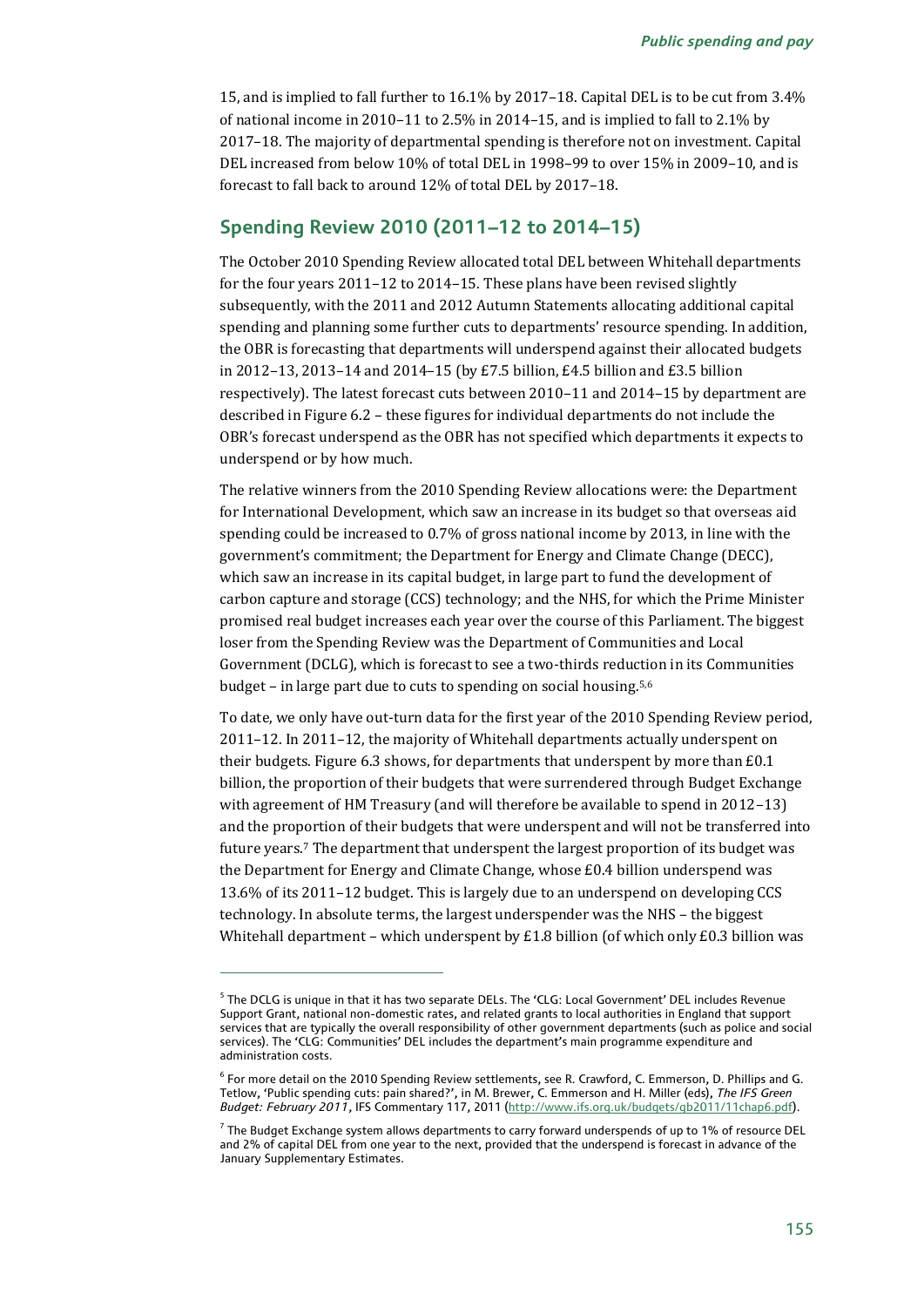surrendered through Budget Exchange), which is equivalent to 1.7% of its 2011–12 budget.

# -80% -60% -40% -20% 0% 20% 40% CLG: Communities Foreign and Commonwealth Office Culture, Media and Sport\* Business, Innovation and Skills Environment, Food and Rural Affairs Justice CLG: Local Government\* Home Office Work and Pensions Chancellor's departments Defence\* Education **Transport** Cabinet Office NHS (Health) Energy and Climate Change International Development Total DEL (excl. underspends) Total DEL (incl. underspends) ■ Capital DEL Resource DEL

#### Figure 6.2. Spending changes, 2010–11 to 2014–15, by department

Percentage real change in DEL, 2010–11 to 2014–15

\* The Ministry of Defence budget excludes the cost of 'MOD operations and peacekeeping', which are met from the Special Reserve. CLG: Local Government does not have a capital DEL budget. Culture, Media and Sport includes costs associated with the Olympics.

Note: Figures for individual departments do not include the OBR's forecast underspend against planned budgets in 2014–15 since only a total underspend across DEL has been forecast. 'Chancellor's departments' includes HM Treasury, National Savings and Investments, Government Actuary's Department, HM Revenue and Customs, National Investment and Loans Office, Royal Mint and Crown Estate Office. Personal Social Services is included in CLG Local Government.

Source: Authors' calculations using table 1.12 of HM Treasury, *Public Expenditure Statistical Analyses 2012*  [\(http://www.hm-treasury.gov.uk/pespub\\_pesa12.htm\)](http://www.hm-treasury.gov.uk/pespub_pesa12.htm), adjusted for table 2.2 of HM Treasury, *Autumn Statement 2012* [\(http://cdn.hm-treasury.gov.uk/autumn\\_statement\\_2012\\_complete.pdf\)](http://cdn.hm-treasury.gov.uk/autumn_statement_2012_complete.pdf). Table 1.18 of Ministry of Defence, *UK Defence Statistics 2011*

[\(http://www.dasa.mod.uk/modintranet/UKDS/UKDS2011/ukds.php\)](http://www.dasa.mod.uk/modintranet/UKDS/UKDS2011/ukds.php).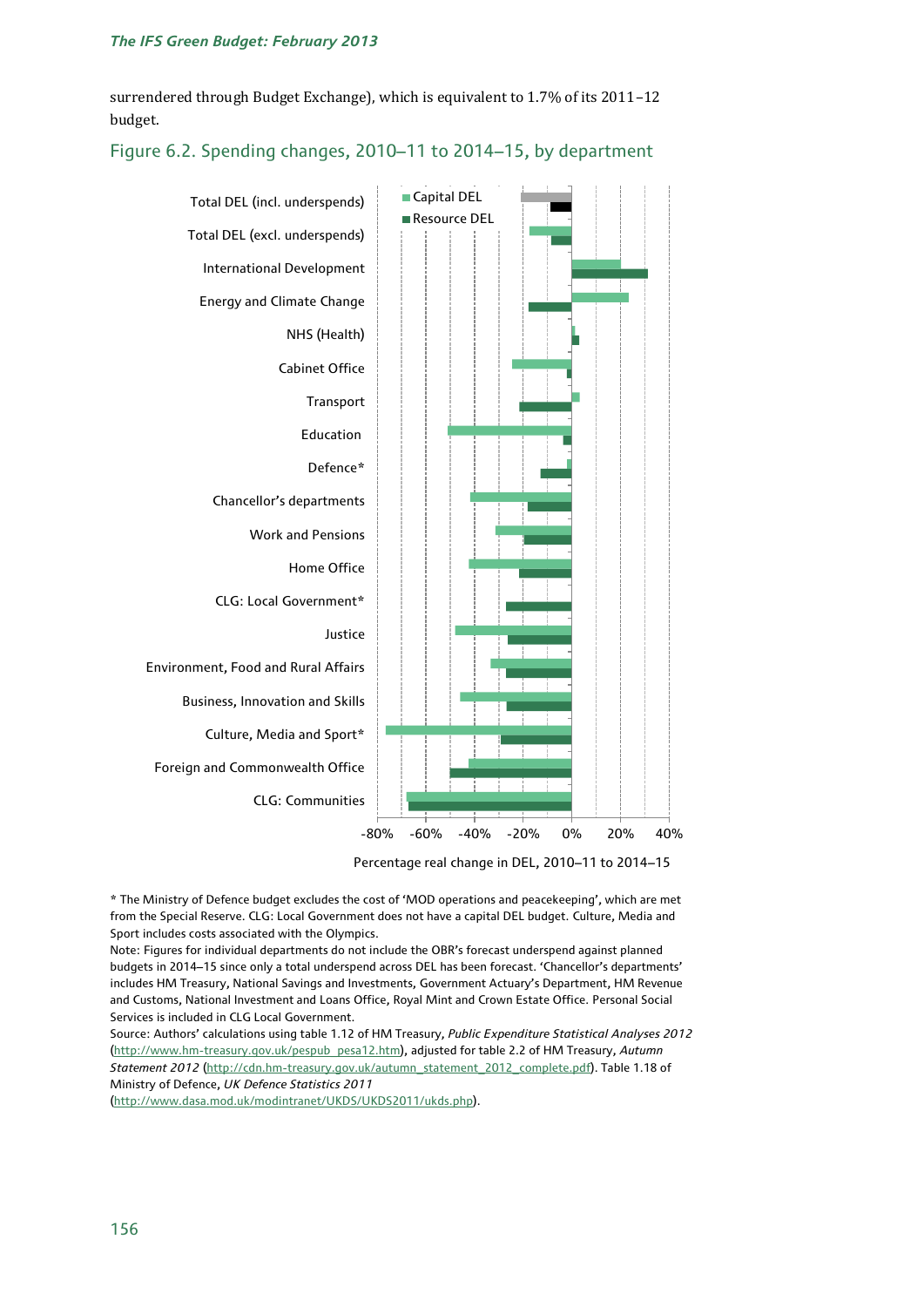

#### Figure 6.3. Underspends by department, 2011–12

Notes: Includes departments that underspent by more than £0.1 billion. Culture, Media and Sport includes costs associated with the Olympics. 'Chancellor's departments' includes HM Treasury, National Savings and Investments, Government Actuary's Department, HM Revenue and Customs, National Investment and Loans Office, Royal Mint and Crown Estate Office.

Source: Authors' calculations using HM Treasury, *Public Expenditure Statistical Analyses* (2011 and October 2012 National Statistics update) and *Supplementary Estimates 2011–12* [\(http://www.hm](http://www.hm-treasury.gov.uk/psr_pse_201112.htm)[treasury.gov.uk/psr\\_pse\\_201112.htm\).](http://www.hm-treasury.gov.uk/psr_pse_201112.htm)

While small underspends are not normally surprising (indeed, it would be amazing if every department managed to spend its allocation exactly every year), in an era when most departments are facing budget cuts these underspends that are not qualifying for Budget Exchange are somewhat more strange. One possible explanation is that Whitehall departments have looked ahead to the cuts they face in 2012–13, 2013–14 and 2014–15 and decided that over-delivering on the cuts in 2011–12 would leave them better placed to keep within these tight budgets going forwards. Underspends could also be indicative of a political desire to be seen to be able to deliver the government's planned budget cuts (or aversion to being seen to be unable to control spending), or alternatively simply be symptomatic of poor financial management. The OBR has forecast further underspends against the Treasury planned DEL budgets in each year 2012–13 to 2014–15 (discussed in more detail in Chapter 5) – while an underspend looks likely for 2012–13 given data on central government spending to date, it remains to be seen how accurate its forecast is for years beyond that.

# **Spending Review 2013 (2015–16)**

The government has stated that it will hold a Spending Review in the first half of 2013, at which point it will set out the allocation of DEL between departments for 2015–16. As described above, on average in 2015–16 departmental spending is to be cut by 2.4% in real terms, with a 1.7% cut in resource DEL and an 8.1% cut in capital DEL. However, not all departments will see these average cuts in their budgets. The 2012 Autumn Statement says that, 'In line with the policy set at Spending Review 2010, spending on health, schools and ODA [Official Development Assistance] will be protected from further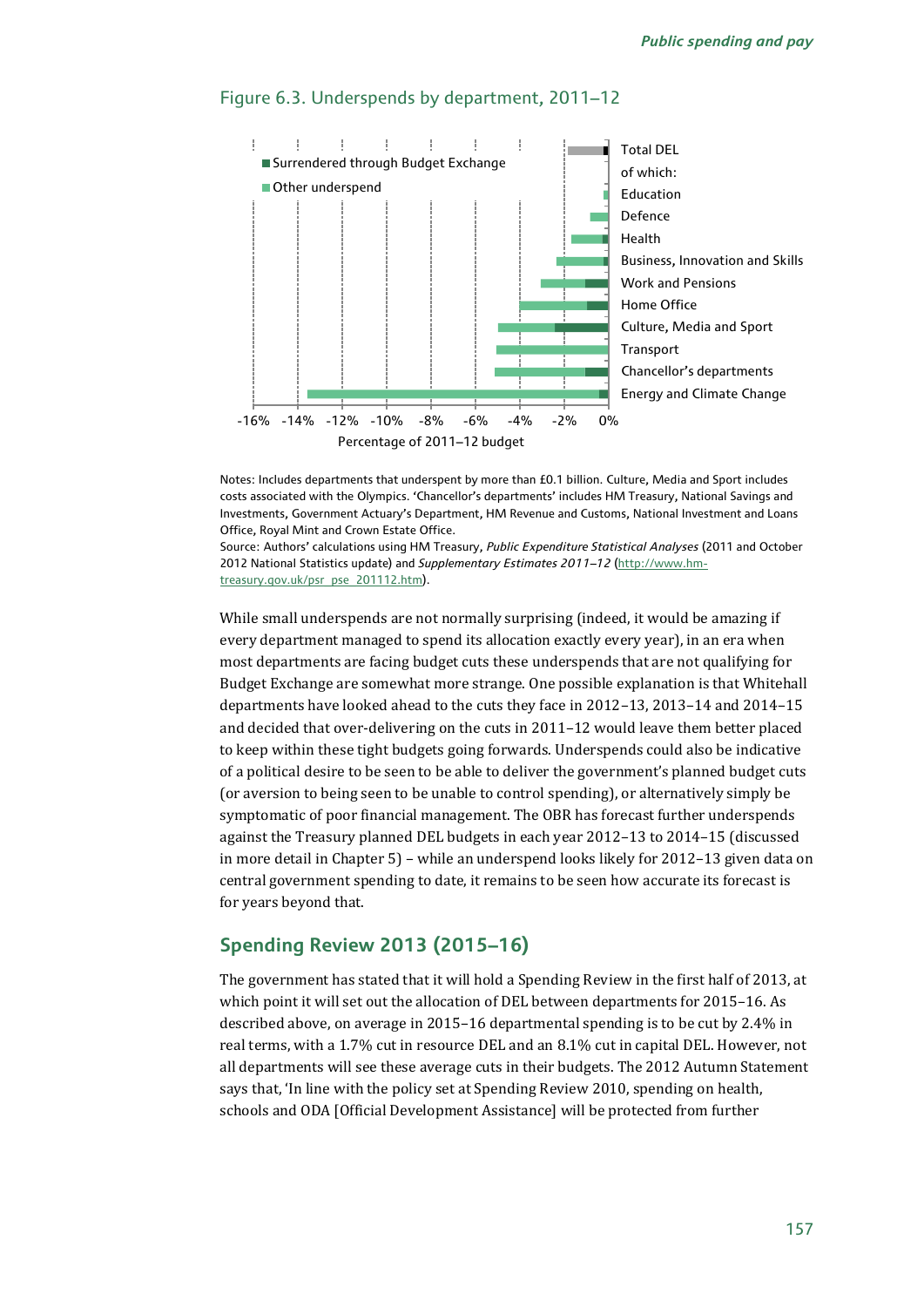reductions'.<sup>8</sup> This means that the other 'unprotected' departments will see larger than the average cut to their budgets.

Figure 6.4 shows two possible ways in which the spending cuts could be allocated between departments. In both scenarios, the total budget for the NHS in England is frozen in real terms, the Department for International Development (DFID) sees its total budget increase in line with nominal national income (which should enable spending on international aid to be maintained at 0.7% of gross national income) and, within the education budget, resource spending on schools is frozen in real terms. In addition, we assume that the Treasury will allocate £1 billion of resource spending and £0.5 billion of capital spending in 2015–16 to the Reserve (in other words, an amount unallocated between departments, which can then be made available to departments in future as need arises) and that no money will be allocated to the Special Reserve (which is used to fund the net additional costs of military operations). To the extent that a greater proportion of DEL than this is allocated to the reserves in 2015–16, the required DEL cuts across departments will be greater than those illustrated in Figure 6.4. The spending allocations for the devolved administrations of Scotland, Wales and Northern Ireland are calculated according to the Barnett formula and are discussed in Box 6.2.

The 2012 Autumn Statement stated that the government 'will operate on the principle that departmental resource budgets will continue on the same trajectory in 2015–16 as over the period of Spending Review 2010'.<sup>9</sup> We assume, by contrast, in the 'same trajectory' scenario described in Figure 6.4, that all 'unprotected' Whitehall departments receive the same percentage cut to their capital DEL as each other, while the real cut to their resource DEL is a fixed proportion of the real cut to their resource DEL budget between 2010–11 and 2014–15. Each 'unprotected' Whitehall department would be required to cut its real-terms resource budget by 46% of its average annual real cut over the 2010 Spending Review period in order for the government's cut to overall resource DEL spending to be achieved.

This 'same trajectory' scenario implies a worse settlement for those departments that saw their resource budgets cut by a larger-than-average amount in the 2010 Spending Review, such as the Communities part of the Department for Communities & Local Government and capital-intensive departments such as Transport and Energy & Climate Change. Whilst in some sense this might be interpreted as being a continuation of the government's priorities to date, departments that will have delivered large budget cuts since 2010–11 may not find it so easy to do so again. For example, a large proportion of the reduction in the DEL budget of the Department for Business, Innovation & Skills over the 2010–11 to 2014–15 period is being achieved through a dramatic change in the way in which teaching in higher education institutions is funded – shifting the burden from the taxpayer to future graduates.<sup>10</sup> To achieve an equivalent budget reduction in 2015-16 would require BIS to cut the non-higher-education aspects of its budget significantly (which might, for example, conflict with the government's recent policies to protect science spending, which is largely administered by BIS).

 $\overline{a}$ 

<sup>&</sup>lt;sup>8</sup> Paragraph 2.15 of HM Treasury*, Autumn Statement 2012 [\(http://cdn.hm](http://cdn.hm-treasury.gov.uk/autumn_statement_2012_complete.pdf)*[treasury.gov.uk/autumn\\_statement\\_2012\\_complete.pdf\)](http://cdn.hm-treasury.gov.uk/autumn_statement_2012_complete.pdf).

<sup>&</sup>lt;sup>9</sup> Paragraph 2.15 of HM Treasury, *Autumn Statement 2012 [\(http://cdn.hm](http://cdn.hm-treasury.gov.uk/autumn_statement_2012_complete.pdf)*[treasury.gov.uk/autumn\\_statement\\_2012\\_complete.pdf\)](http://cdn.hm-treasury.gov.uk/autumn_statement_2012_complete.pdf).

 $10$  An analysis of the government's higher education reforms can be found in H. Chowdry, L. Dearden and G. Wyness, *Higher Education Reforms: Progressive but Complicated with an Unwelcome Incentive*, IFS Briefing Note 113, 2010, revised 2011 [\(http://www.ifs.org.uk/publications/5366\)](http://www.ifs.org.uk/publications/5366).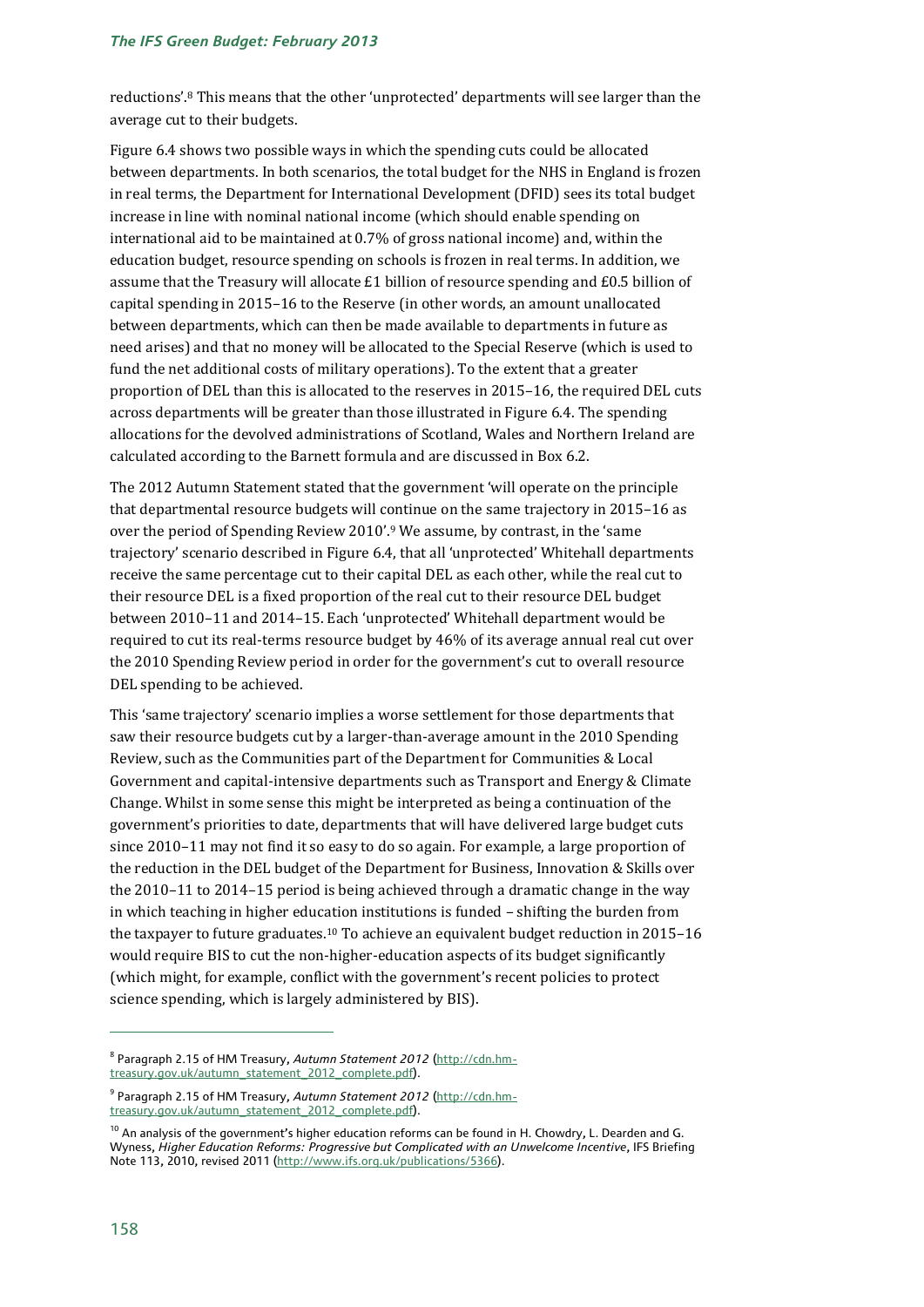

#### Figure 6.4. Possible spending allocations by department

Notes: The Ministry of Defence budget excludes the cost of 'MOD operations and peacekeeping', which are met from the Special Reserve. 'Chancellor's departments' includes HM Treasury, National Savings and Investments, Government Actuary's Department, HM Revenue and Customs, National Investment and Loans Office, Royal Mint and Crown Estate Office. Personal Social Services is included in CLG Local Government. Figures for individual departments' spending in 2014–15 do not include the OBR's forecast underspend. Therefore to the extent that a department underspends against its 2014–15 budget, its percentage budget cut in 2015–16 would be lower than illustrated above for the same cash settlement in 2015–16. Source: Authors' calculations using HM Treasury, *Public Expenditure Statistical Analyses 2012*  [\(http://www.hm-treasury.gov.uk/pespub\\_pesa12.htm\)](http://www.hm-treasury.gov.uk/pespub_pesa12.htm), HM Treasury, *Autumn Statement 2012* [\(http://cdn.hm-treasury.gov.uk/autumn\\_statement\\_2012\\_complete.pdf\)](http://cdn.hm-treasury.gov.uk/autumn_statement_2012_complete.pdf), Ministry of Defence, *UK Defence Statistics 2011* [\(http://www.dasa.mod.uk/modintranet/UKDS/UKDS2011/ukds.php\)](http://www.dasa.mod.uk/modintranet/UKDS/UKDS2011/ukds.php) and H. Chowdry and L. Sibieta, *Trends in Education and Schools Spending*, IFS Briefing Note 121, 2011 [\(http://www.ifs.org.uk/bns/bn121.pdf\)](http://www.ifs.org.uk/bns/bn121.pdf).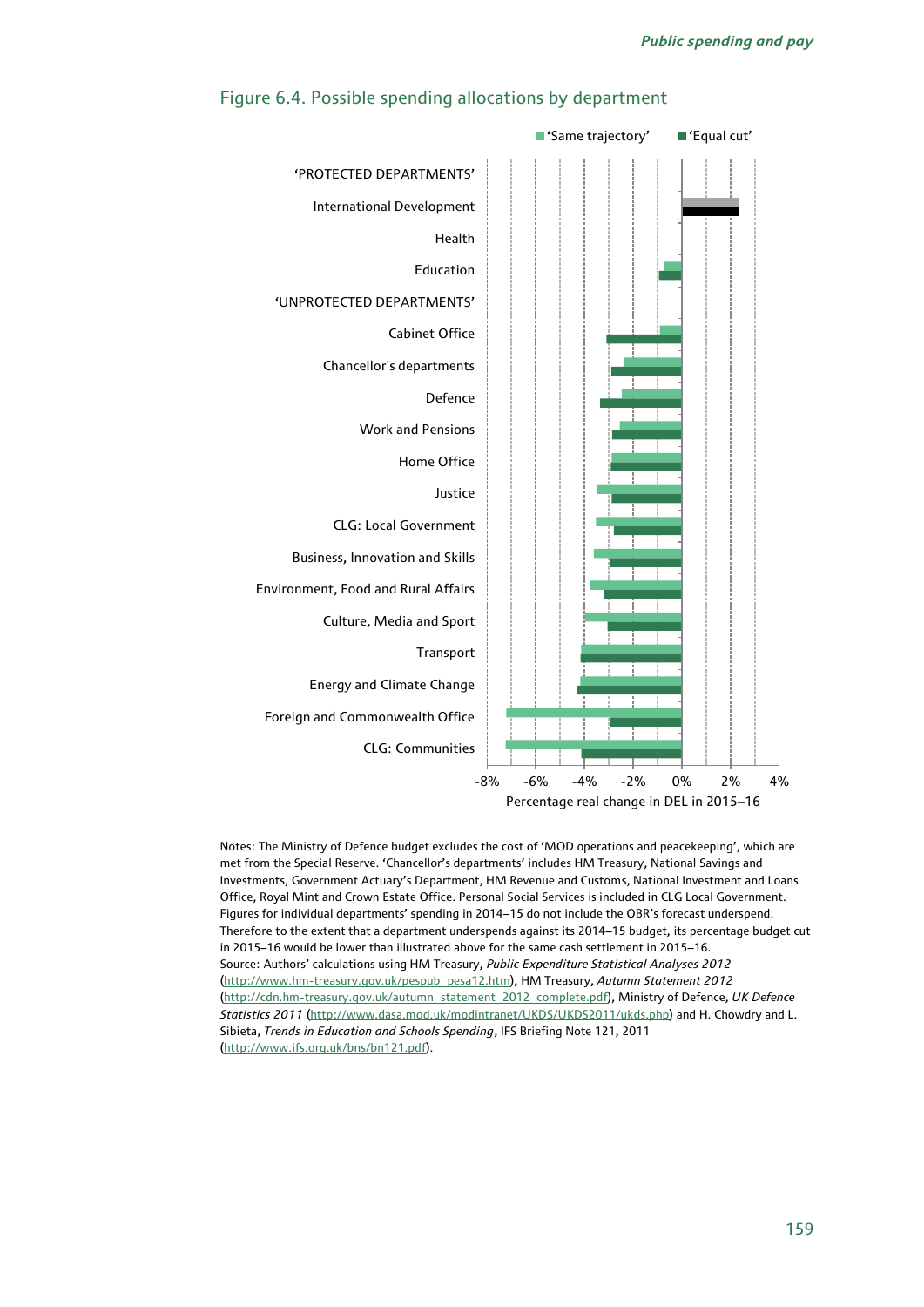#### Box 6.2. Spending Review 2013 and the devolved administrations

The devolved administrations of Scotland, Wales and Northern Ireland are funded largely through block grants from the Treasury; it is then up to the administrations to decide how this funding is allocated to different public services. The allocations made to Whitehall departments in the 2013 Spending Review will determine the change in the level of these block grants for 2015–16.

Changes in the block grants to the devolved administrations are determined by the Barnett formula (the levels of spending are determined by the levels of spending that existed before the introduction of the Barnett formula, and the changes in spending in each year since). The Barnett formula is designed to apply the same pounds-per-head nominal change in 'comparable' English spending automatically to Scotland, Wales and Northern Ireland. For example, if there is a £1 billion cash increase (decrease) in comparable English spending, the Scottish government would see a £99.2 million increase (decrease) in its block grant, the Welsh Assembly Government a £56.9 million increase (decrease) and the Northern Ireland Executive a £34.3 million increase (decrease), since the populations of Scotland, Wales and Northern Ireland are forecast to be 9.92%, 5.69% and 3.43% of the English population (respectively) in mid-2013 according to the ONS 2010-based population projections. 'Comparable' English spending is spending in England on functions that are devolved to Scotland, Wales and Northern Ireland. The Barnett formula is therefore not applied to changes in spending by Whitehall departments that is deemed to benefit the whole of the UK (for example, defence) or, for a given nation, to changes in spending on functions that are not devolved to that nation (for example, changes to spending on benefit administration by the Department for Work and Pensions will only affect Northern Ireland, as DWP's spending covers England, Scotland and Wales).

|                  | Real change,<br>2014-15 to 2015-16 | Real change,<br>2010-11 to 2015-16 |
|------------------|------------------------------------|------------------------------------|
| Scotland         | $-1.6%$                            | $-12.0%$                           |
| <b>Wales</b>     | $-1.6%$                            | $-12.6%$                           |
| Northern Ireland | $-1.7%$                            | $-13.2%$                           |
| UК               | $-2.4%$                            | $-12.8%$                           |

Table 6.3. Implied real block grant change for the devolved administrations

The implications of the 'same trajectory' scenario for the budgets of the devolved administrations in 2015–16 are calculated according to the Barnett formula and are shown in Table 6.3.<sup>a</sup> The real cuts to the block grants of Scotland, Wales and Northern Ireland are smaller than the average real cut to departmental spending across the UK as a whole (1.6%, 1.6% and 1.7% respectively, compared with 2.5%). In part this is because spending deemed to benefit the whole of the UK (such as defence) is projected to be cut by more on average than spending on England (large parts of which – for example, health – have been relatively protected). However, in part this effect also arises simply because of the way the Barnett formula works. The level of spending per head is greater in Scotland, Wales and Northern Ireland than it is in England, and so the same pounds-per-head reduction in spending would represent a smaller proportionate budget cut to Scotland, Wales or Northern Ireland than it would to England.

<sup>a</sup> The 'Barnettable' proportions of each department's budget are assumed to be broadly the same as in the 2010 Spending Review statement of funding. For more explanation of the Barnett formula, see box 6.2 of R. Crawford, C. Emmerson, D. Phillips and G. Tetlow, 'Public spending cuts: pain shared?', in M. Brewer, C. Emmerson and H. Miller (eds), *The IFS Green Budget: February 2011*, IFS Commentary 117, 2011 [\(http://www.ifs.org.uk/budgets/gb2011/11chap6.pdf\)](http://www.ifs.org.uk/budgets/gb2011/11chap6.pdf).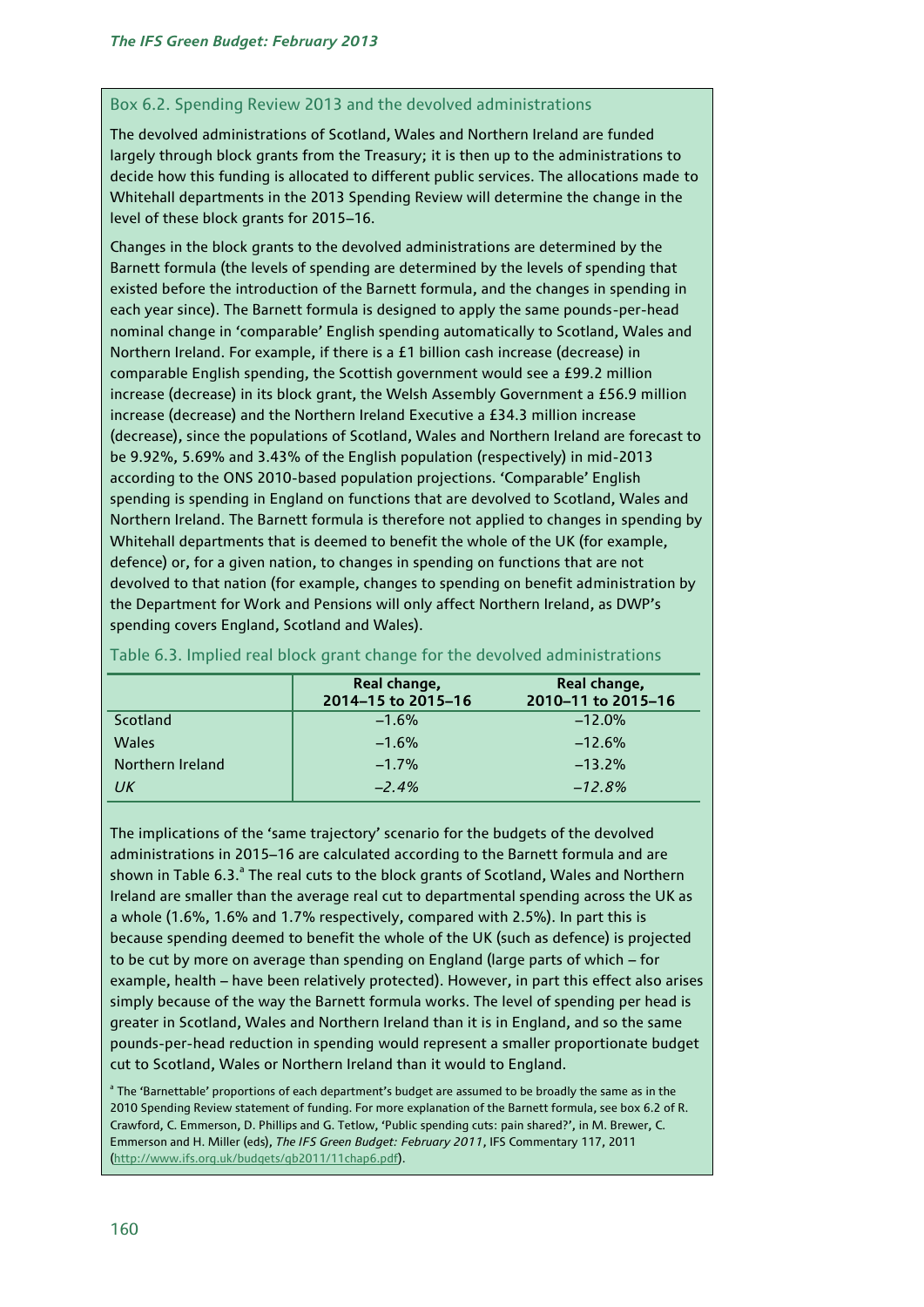For comparison, therefore, Figure 6.4 also shows an 'equal cut' scenario, in which all 'unprotected' Whitehall departments see the same percentage change in their resource budgets (a real cut of 2.8%) and the same percentage change in their capital budgets (a real cut of 4.9%).<sup>11</sup> The different percentage changes in total DEL across different departments under this scenario arise from the different compositions of their total budget – those for which capital spending accounts for a larger proportion of their budgets, such as the Department for Energy & Climate Change and the Department for Transport, have a slightly larger-than-average total DEL cut.

| Cumulative real growth between<br>2010-11 and 2015-16 | <b>Capital DEL</b> | <b>Resource DEL</b> | <b>Total DEL</b> |
|-------------------------------------------------------|--------------------|---------------------|------------------|
| <b>CLG: Communities</b>                               | $-69.5%$           | $-70.8%$            | $-70.0%$         |
| Foreign and Commonwealth Office                       | $-45.3%$           | $-53.8%$            | $-53.2%$         |
| Culture, Media and Sport                              | $-77.6%$           | $-32.0%$            | $-45.3%$         |
| Business, Innovation and Skills                       | $-48.6%$           | $-29.4%$            | $-31.5%$         |
| <b>Environment, Food and Rural Affairs</b>            | $-36.7%$           | $-29.6%$            | $-31.1%$         |
| Justice                                               | $-50.5%$           | $-28.8%$            | $-30.1%$         |
| <b>CLG: Local Government</b>                          | N/A                | $-29.6%$            | $-29.5%$         |
| Home Office                                           | $-45.2%$           | $-23.9%$            | $-25.5%$         |
| <b>Work and Pensions</b>                              | $-34.7%$           | $-21.7%$            | $-22.2%$         |
| Chancellor's departments                              | $-44.7%$           | $-20.0\%$           | $-21.3%$         |
| Defence                                               | $-6.8%$            | $-14.3%$            | $-12.5%$         |
| Transport                                             | $-1.9%$            | $-23.8%$            | $-11.0%$         |
| Education                                             | $-53.4%$           | $-4.1%$             | $-10.1%$         |
| <b>Cabinet Office</b>                                 | $-28.2%$           | $-2.4%$             | $-7.0\%$         |
| <b>Health</b>                                         | 1.3%               | 3.0%                | 2.9%             |
| <b>Energy and Climate Change</b>                      | 17.3%              | $-19.8%$            | 3.8%             |
| International Development                             | 22.9%              | 34.2%               | 31.8%            |
| Total                                                 | $-27.5%$           | $-10.5%$            | $-12.8%$         |

#### Table 6.4. Total real DEL cuts since 2010–11 ('same trajectory' scenario)

Notes: CLG: Local Government does not have a capital DEL budget. Personal Social Services is included in CLG Local Government. Culture, Media and Sport includes costs associated with the Olympics. The Ministry of Defence budget excludes the cost of 'MOD operations and peacekeeping', which are met from the Special Reserve. 'Chancellor's departments' includes HM Treasury, National Savings and Investments, Government Actuary's Department, HM Revenue and Customs, National Investment and Loans Office, Royal Mint and Crown Estate Office.

Source: As Figure 6.4.

1

The implications of the 'same trajectory' settlement described in Figure 6.4 for the total budget cut each government department would have experienced since 2010–11 are described in Table 6.4. The biggest casualty by far would be the Department for Communities and Local Government, which would see a 70% reduction in its Communities budget by 2015–16. Many other departments would see their budgets cut by around 20–30%. The departments of international development, health and education are relatively 'protected', although it is worth bearing in mind that the Department for Education is projected to see its investment budget more than halved between 2010–11 and 2015–16. The relative winners aside from these 'protected' departments would be

<sup>&</sup>lt;sup>11</sup> To illustrate the sensitivity of these numbers to the assumption that  $£1$  billion of resource DEL and £0.5 billion of capital DEL will be allocated to the reserves in 2015–16, if instead £2 billion and £1 billion were allocated respectively, the average cut across departments' resource and capital budgets would be 3.6% and 6.4%.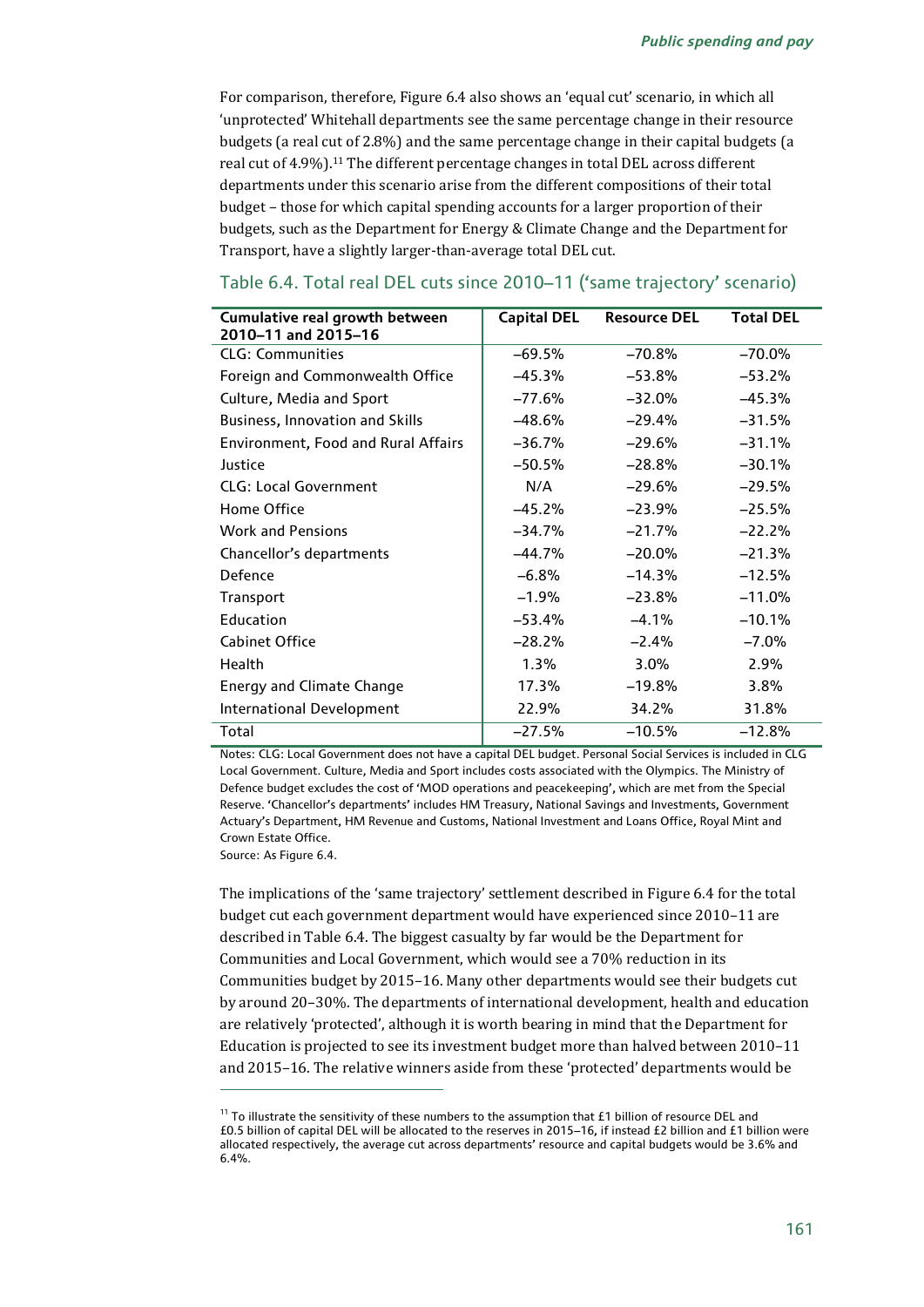#### *The IFS Green Budget: February 2013*

the Department of Energy & Climate Change and the Department for Transport. The latter is projected to have fared particularly well given that it is such a capital-intensive department,<sup>12</sup> with a cut to its capital DEL of just 1.9%, compared with an average across all departments of 27.5%.

# **Spending in the next Parliament (2016–17 and 2017–18)**

The last two years of the government's current forecast horizon, 2016–17 and 2017–18, fall in the next Parliament, and so decisions regarding the level and allocation of spending across departments in those years will be made by the next government. Unless departmental spending is increased at the expense of either higher borrowing, higher taxes or lower social security spending than pencilled in by the current government, the implication is that real departmental spending would have to be cut by 6.6% over 2016– 17 and 2017–18, an average cut of 3.4% a year. As shown in Table 6.1, this would be a greater average annual real DEL cut than currently forecast for either the 2010 Spending Review period (2.8%) or 2015–16 (2.4%).





Figure 6.5 describes how tax increases or further cuts to social security spending could be used to reduce this required cut to departmental spending. Reducing the average annual cut to DEL to 2.8% (the same as over the 2010 Spending Review period) – in other words, a cut of 5.5% over the two-year period – would require around £3 billion to be raised from a combination of tax increases and social security spending cuts. To put this in context, increasing the standard rate of VAT by 1 percentage point would raise around £5 billion.<sup>13</sup> To keep DEL spending constant in real terms between 2015–16 and 2017–18 would require tax increases or social security spending cuts amounting to some £20 billion.

<sup>&</sup>lt;sup>12</sup> The Department of Transport's capital DEL accounted for nearly 60% of its total DEL in 2010–11, compared with an average across all departments of 13%.

<sup>&</sup>lt;sup>13</sup> Alternatively, for example, increasing the basic rate of income tax by 1 percentage point would raise around £4 billion, while reducing the income tax personal allowance by £900 would raise around £5 billion. Source: [http://www.hmrc.gov.uk/statistics/expenditures/table1-6.pdf.](http://www.hmrc.gov.uk/statistics/expenditures/table1-6.pdf)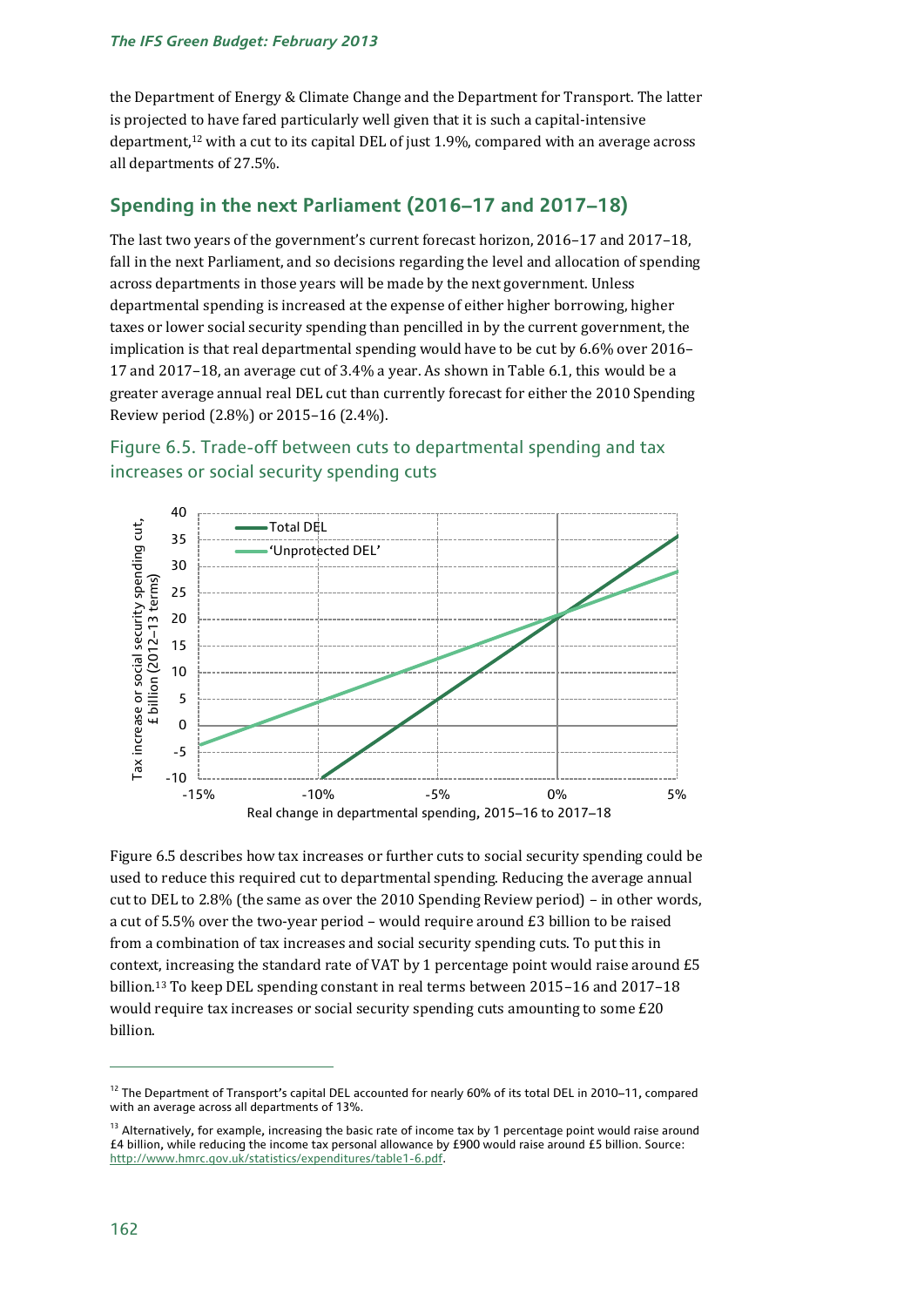If a future government making these decisions chose to protect spending on health, schools and international aid, as the current government has done since 2010–11, the choices in 2016–17 and 2017–18 for other, 'unprotected' departments would be somewhat more difficult. If the total budget of the NHS and the non-investment budget for schools were frozen in real terms between 2015–16 and 2017–18, and the total budget of the Department for International Development were increased in line with national income, then all other areas of departmental spending would see their budgets cut by 12.7% between 2015–16 and 2017–18 (an average real annual cut of 6.6%) in the absence of any further tax increases or spending cuts. Over the whole seven-year period since 2010–11, these 'unprotected' areas of departmental spending would then have seen their real budgets cut by 33.2%.

Figure 6.5 shows how the cuts to these 'unprotected' areas of spending could be traded off against further tax increases or social security spending cuts. Reducing the average budget cut between 2015–16 and 2017–18 across these 'unprotected' areas to 10.5% (an average annual cut of 5.4%, the same as the average over 2010–11 to 2014–15 for these areas) would require tax increases or spending cuts amounting to around £4 billion. Reducing the real cut across the 'unprotected' areas over the two-year period to 5.5% would require tax increases or spending cuts amounting to around £12 billion.

#### **The changing composition of spending over time**

The implications of the government's spending choices since 2010–11 for the composition of public spending are described in Figure 6.6. Spending on net social benefits (social security plus net tax credits) is forecast to increase from 28.5% of total spending in 2010–11 to 32.5% by 2017–18 (as total spending falls significantly and spending on net social benefits increases slightly in real terms). This is, however, simply the continuation of a long-run trend of social security taking up a rapidly increasing share of public spending, which was only tempered in the early 2000s when spending on public services was increased significantly by the Labour government. Were the government to cut spending on net social benefits in order to finance higher spending on public services by, say, £12 billion by 2017–18, net social benefits spending would increase only slightly as a share of total spending to 31.0%.

Figure 6.6 also splits out social benefit spending into spending on state pensions (in Great Britain) and other social security (and net tax credit) spending. The relative importance of spending on state pensions has been steadily increasing over time – from just under 5% of total public spending in the early 1950s to 10.1% in 2010–11. In future, the proportion of spending going on state pensions is forecast to increase slightly more rapidly, reaching 11.8% in 2014–15 and 12.6% in 2017–18. These increases are dwarfed, however, by the increased proportion of spending going on other social security benefits: spending on net social benefits excluding state pensions (in Great Britain) increased from 8.5% of total spending in 1974–75 to 18.3% in 2010–11 (with particularly large spikes in between associated with the recessions of the late 1980s and early 1990s). Spending on net social benefits excluding state pensions is also forecast to increase in relative importance in future, reaching 19.9% of total public spending in 2017–18.

The relative protection afforded to health spending by the current government is forecast to result in health also taking up an increasing proportion of total public spending. This is, again, the continuation of a long-run trend: health spending has been taking up an increasing share of public spending since the inception of the NHS. The rate of increase is, however, forecast to be much lower than that over the past two decades.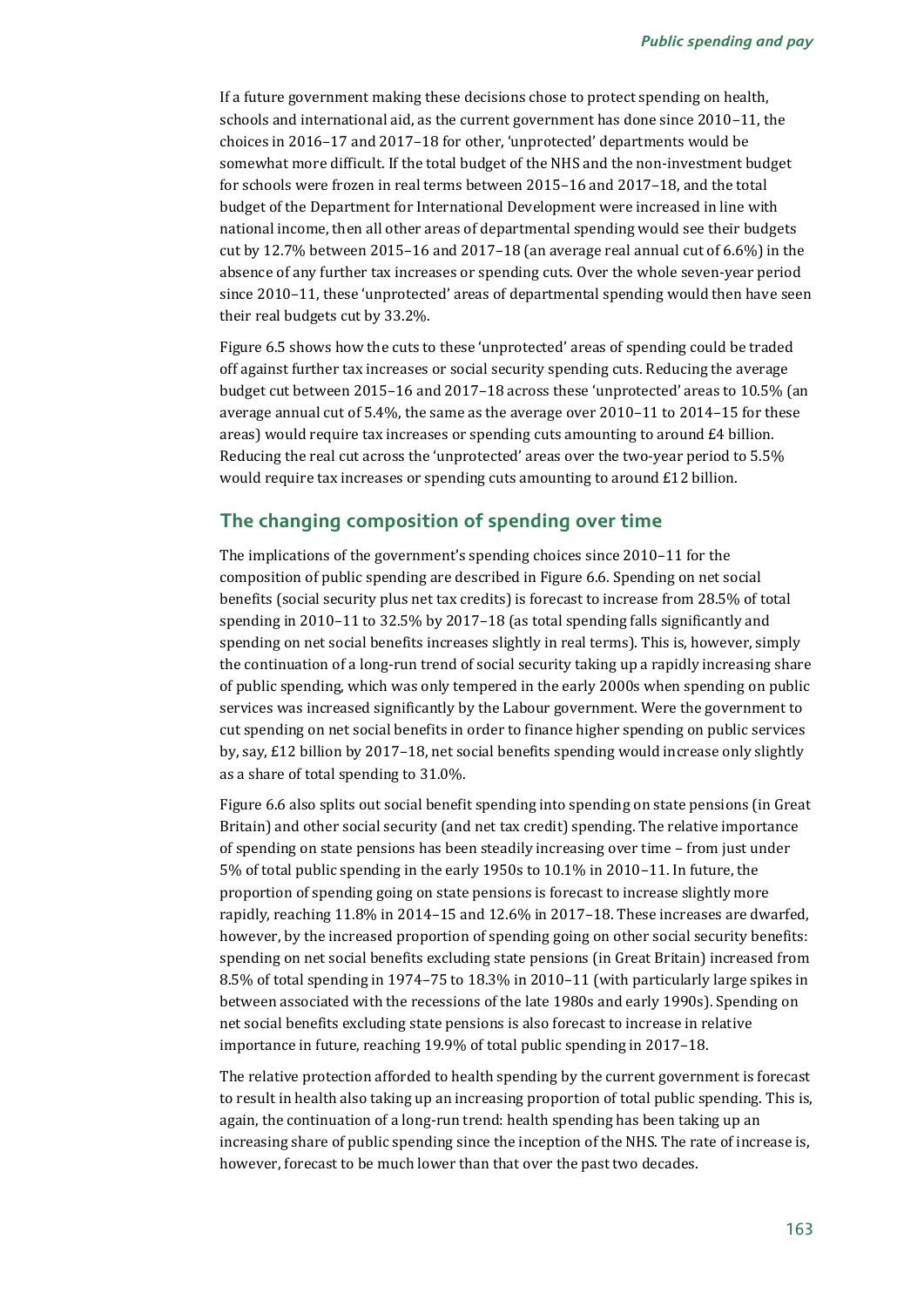

#### Figure 6.6. The changing composition of public spending

|                                              | 2010-11 | 2014-15 | $2017 - 18$ |
|----------------------------------------------|---------|---------|-------------|
| Total public spending (% of national income) | 46.7    | 43.2    | 39.4        |
| Percentage of public spending on:            |         |         |             |
| Net social benefits                          | 28.5    | 31.0    | 32.5        |
| of which:                                    |         |         |             |
| State pensions (Great Britain)               | 10.1    | 11.8    | 12.6        |
| Other                                        | 18.3    | 19.2    | 19.9        |
| Health                                       | 19.0    | 19.6    | 19.9        |
| <b>Education</b>                             | 13.3    |         |             |
| Central government gross debt interest       | 6.6     | 7.3     | 9.0         |
| Defence                                      | 5.7     | 5.1     |             |
| Public sector net investment                 | 5.5     | 3.4     | 2.9         |

Notes: Health spending forecast assumes total real UK health spending constant in real terms between 2010– 11 and 2017–18. To the extent that the devolved administrations do not maintain real spending on the NHS since 2010–11, this will overstate future health spending. Defence spending forecast assumes that total defence spending grows at the same rate as the combined budget of the Ministry of Defence and the Special Reserve. '–' indicates that forecasts are unavailable.

Source: Out-turn data are from the Office for National Statistics (series ANLY for net social benefits, JW2Z for net investment, JW2P for gross debt interest payments), Office of Health Economics for health spending, ONS Blue Books and HM Treasury *Public Expenditure Statistical Analyses* (various years) for education and defence spending, and DWP Benefit Expenditure Tables for GB state pension spending. Forecasts are from OBR *Economic and Fiscal Outlook December 2012* (table 4.18 for net investment; Supplementary Fiscal Tables: table 2.28 for net social benefits and gross debt interest payments), DWP Benefit Expenditure Tables (for GB state pensions) and authors' calculations (for health and defence).

The coalition government's cuts to defence spending are also in line with long-run trends. Defence spending has been accounting for an ever-smaller proportion of total spending since the late 1980s: in 1985–86, defence spending accounted for 11.0% of total spending; by 2010–11, this had fallen to 5.7%; and the projections in Figure 6.6 suggest it could fall further to 5.1% by 2014–15.

Spending on gross debt interest payments has also been falling (both as a share of total spending and as a share of national income) since the 1980s. However, the large increase in public sector net borrowing and, consequently, public sector net debt since the financial crisis has meant that the relative importance of debt interest payments is on the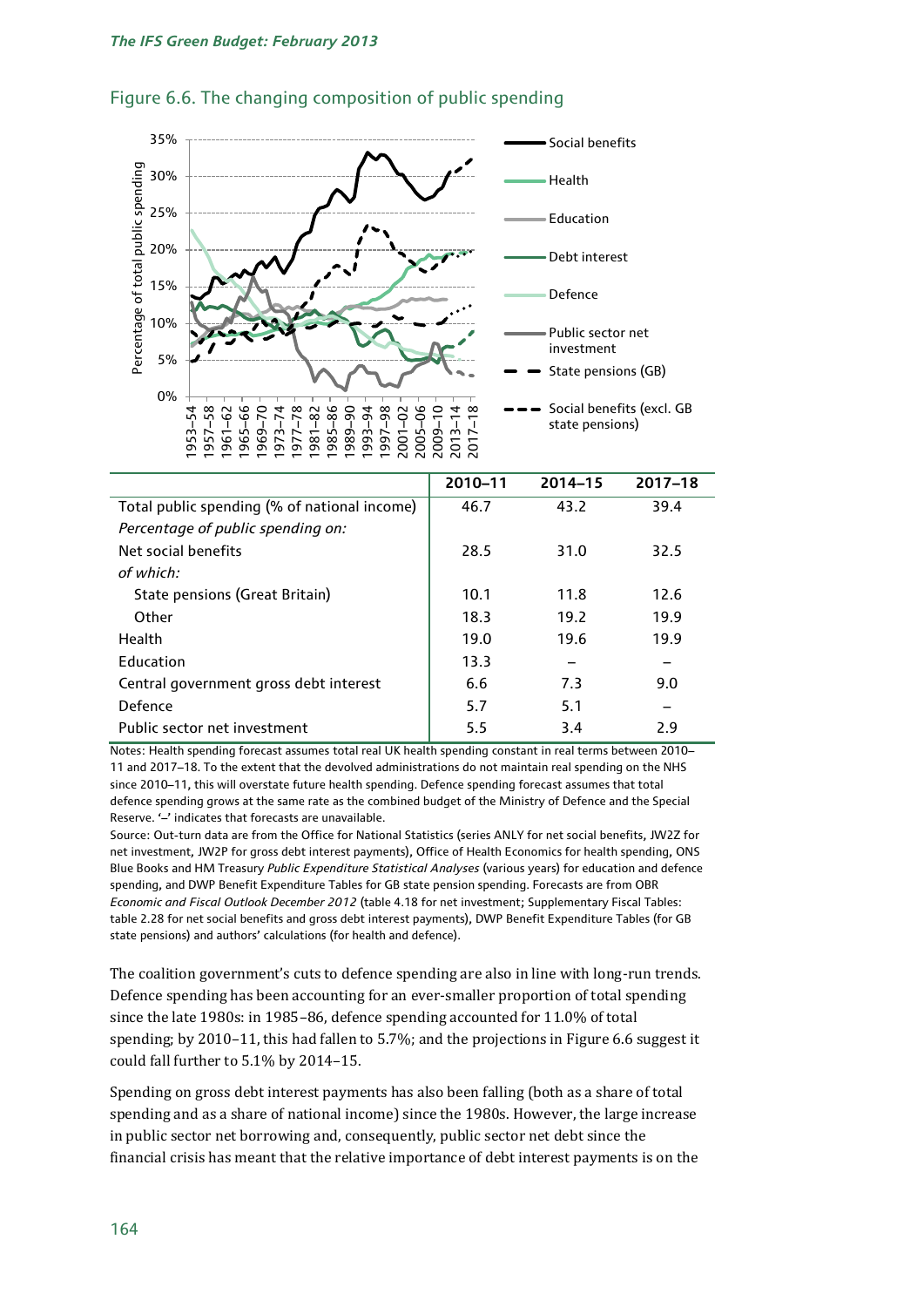increase again. While gross debt interest payments in 2010–11 accounted for 6.6% of total spending, by 2017–18 they are forecast to account for 9.0%.

Public sector net investment as a share of total spending is forecast to fall sharply under the coalition government, from 5.5% of national income in 2010–11 to 2.9% by 2017–18. This trend is in marked contrast to that over the preceding decade, under the Labour government, but results in a similar proportion of total spending as was invested on average in the 1980s and 1990s.

# **6.3 Public sector pay and employment**

In the previous section, we showed that current plans imply that departmental spending will be cut by just over 10% in real terms between 2010–11 and 2014–15, with larger cuts to capital spending (over 20%) than to resource spending (9%). Since about half of resource (non-investment) departmental spending is on pay, it would be difficult to deliver such spending cuts without also cutting the paybill, either through real-terms reduction in pay per head, reductions in employment or both. In this section, we consider how the spending cuts to date have been delivered, and what the outlook is for public sector pay and employment in future.

#### **Composition of the spending cuts to date**

1

Departmental spending consists of a range of different elements. Table 6.5 shows the total level of central government spending within resource DELs on different items: paybill, gross procurement and other spending. The level of spending on these items is shown for 2010–11, 2012–13 and 2014–15 (all in 2012–13 prices), as are the expected total real-terms changes in each item between 2010–11 and 2012–13 and between 2010– 11 and 2014–15. Together, spending on these areas comprises the total level of resource DEL spent by central government. Education spending is separated out from each of these figures due to large discontinuities resulting from the significant growth in the Academies programme – the level and change in the education DEL is shown separately. Current grants to local government are also shown separately. The total level of resource DEL therefore represents the sum of central government resource DEL (excluding education), education resource DEL and grants to local government.

We focus on the central government paybill here (which excludes local government workers) because figures for the local government paybill are not currently available up to 2012–13. However, in 2010–11, the paybill for local government workers (including teachers in maintained schools) was £80.9 billion (2012-13 prices).<sup>14</sup> The central government paybill we consider here thus represents just over half of the total general government paybill (about £174.5 billion in 2010–11). The total paybill, including both local and central government, represented about a half of total resource DEL in 2010–11.

Gross current procurement represents expenditure on goods, services, rental payments, and payments for contract and agency staff and also includes the purchase of services from GPs. As such, gross current procurement is likely to include wages and salaries for

<sup>14</sup> This figure is taken from table 7.8 of HM Treasury, *Public Expenditure Statistical Analyses 2012* [\(http://www.hm-treasury.gov.uk/pespub\\_pesa12.htm\)](http://www.hm-treasury.gov.uk/pespub_pesa12.htm) and relates to pay for local government workers in the UK as a whole.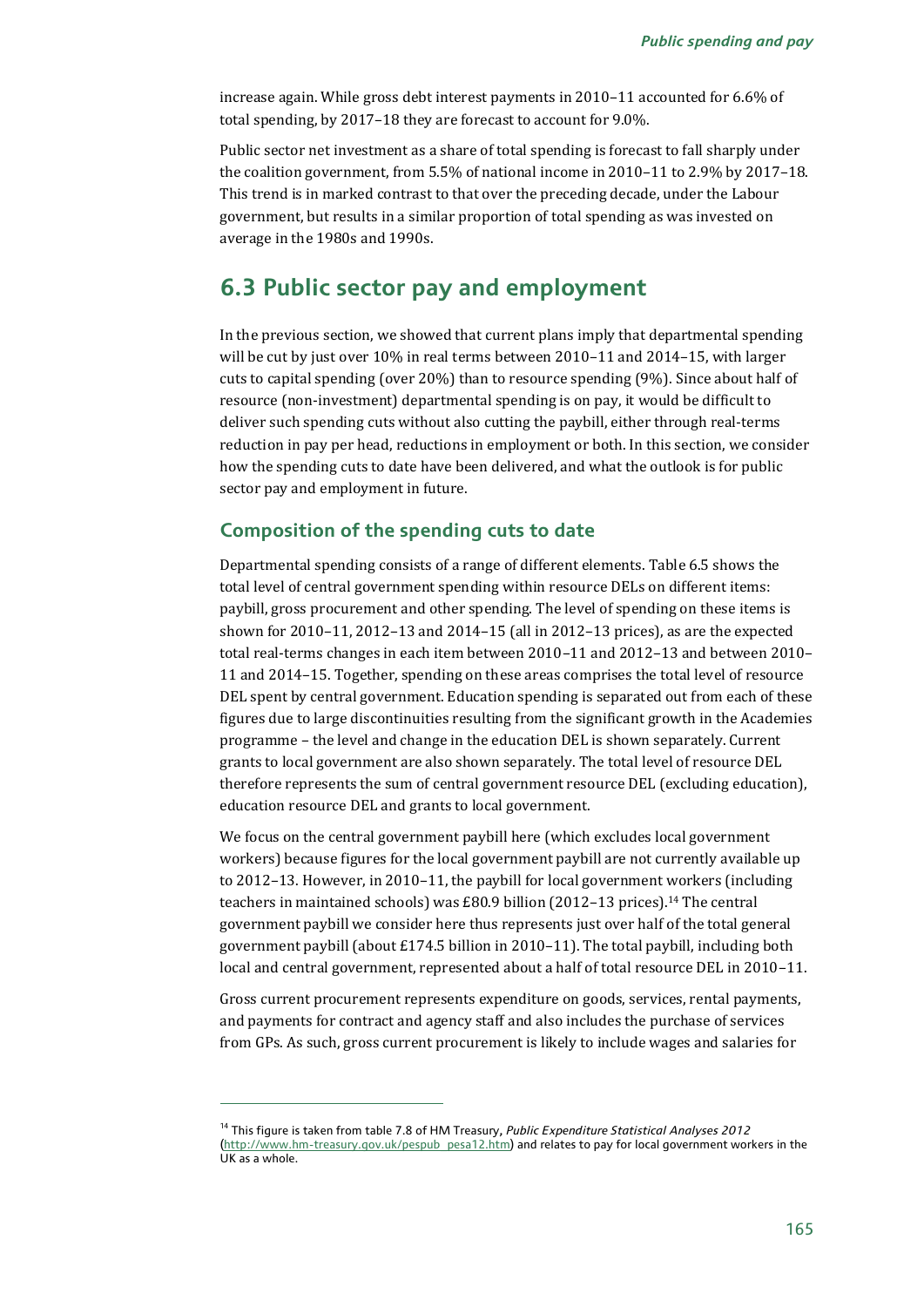|                                                                    |         | £ billion, 2012-13 prices |                  | <b>Total real-terms change</b> |                       |  |
|--------------------------------------------------------------------|---------|---------------------------|------------------|--------------------------------|-----------------------|--|
|                                                                    | 2010-11 | $2012 - 13$               | $2014 - 15$      | 2010-11 to<br>$2012 - 13$      | 2010-11 to<br>2014-15 |  |
| Pay*                                                               | 93.6    | 87.8                      | 82.1             | $-6.3\%$                       | $-12.3%$              |  |
| Procurement*                                                       | 119.3   | 118.6                     | 113.6            | $-0.6%$                        | $-4.8\%$              |  |
| Other*                                                             | 16.5    | 15.1                      | 15.3             | $-8.7\%$                       | $-7.2%$               |  |
| Reserves                                                           |         | 1.9                       | 3.9 <sup>2</sup> |                                |                       |  |
| <b>Central government</b><br>resource DEL<br>(excluding education) | 229.5   | 225.2                     | 218.8            | $-1.8%$                        | -4.6%                 |  |
| Current grants to local<br>qovernment*                             | 58.0    | 49.5                      | 43.4             | $-14.6%$                       | $-25.2%$              |  |
| Education                                                          | 53.7    | 52.4                      | 52.1             | $-2.4%$                        | $-3.0\%$              |  |
| <b>Total resource DEL</b>                                          | 341.2   | 327.2                     | 314.3            | $-4.1%$                        | $-7.9%$               |  |
| Total resource DEL<br>(post 2012 Autumn<br>Statement)              | 341.4   | 321.3                     | 310.6            | -5.9%                          | $-9.0\%$              |  |

# Table 6.5. Departmental resource spending by economic category over period covered by 2010 Spending Review (2010–11 to 2014–15)

\* Due to discontinuities created by the growth in the Academies programme, we have excluded education spending from all categories. Education spending indicates all spending by both maintained schools and Academies.

Notes: Resource DEL excludes depreciation. Data on spending by economic category are taken from PESA 2012 and therefore do not include the additional cuts to DEL announced in the 2012 Autumn Statement. In the absence of these policy changes the real change in total resource DEL between 2010–11 and 2014–15 would be a cut of 7.9% (penultimate row) rather than the cut of 9.0% described in Table 6.1 and shown in the last row of this table.

Source: Authors' calculations based on tables 1.12 and 2.1 from *Public Expenditure Statistical Analyses 2012* [\(http://www.hm-treasury.gov.uk/pespub\\_pesa12.htm\)](http://www.hm-treasury.gov.uk/pespub_pesa12.htm); table 2.2 from *Autumn Statement 2012* [\(http://cdn.hm-treasury.gov.uk/autumn\\_statement\\_2012\\_complete.pdf\)](http://cdn.hm-treasury.gov.uk/autumn_statement_2012_complete.pdf); HM Treasury.

individuals undertaking work for the public sector but who are not officially public sector workers.<sup>15</sup>

Looking at the different items of spending, a number of patterns emerge. First, cuts to local government grants (excluding education) are large and front-loaded, with nearly two-thirds of the total 25% cut expected to be delivered by the end of 2012–13. The main elements of local government spending (excluding education) are social care, police and transport. In last year's Green Budget, we analysed plans for local government spending up to 2011–12 and showed that spending on some smaller elements of local authority spending were experiencing relatively large cuts proportionate to their size (planning and development, libraries, and leisure and culture), whilst other services were relatively protected (social care, fire services, and environment and refuse).<sup>16</sup>

Second, the central government paybill is being cut in real terms, with a total planned cut of 12% by 2014–15 spread evenly over time. The cuts to the central government paybill are also proportionately much larger than the planned cuts to central government resource spending within DEL (excluding education), indicating that departments are

<sup>15</sup> Further details about these categories can be found in HM Treasury, *Public Expenditure Statistical Analyses 2012* [\(http://www.hm-treasury.gov.uk/pespub\\_pesa12.htm\)](http://www.hm-treasury.gov.uk/pespub_pesa12.htm).

<sup>&</sup>lt;sup>16</sup> See R. Crawford and D. Phillips, 'Local government spending: where is the axe falling?', in C. Emmerson, P. Johnson and H. Miller (eds), *The IFS Green Budget: February 2012*, IFS Commentary 122, 2012 [\(http://www.ifs.org.uk/budgets/gb2012/12chap6.pdf\)](http://www.ifs.org.uk/budgets/gb2012/12chap6.pdf).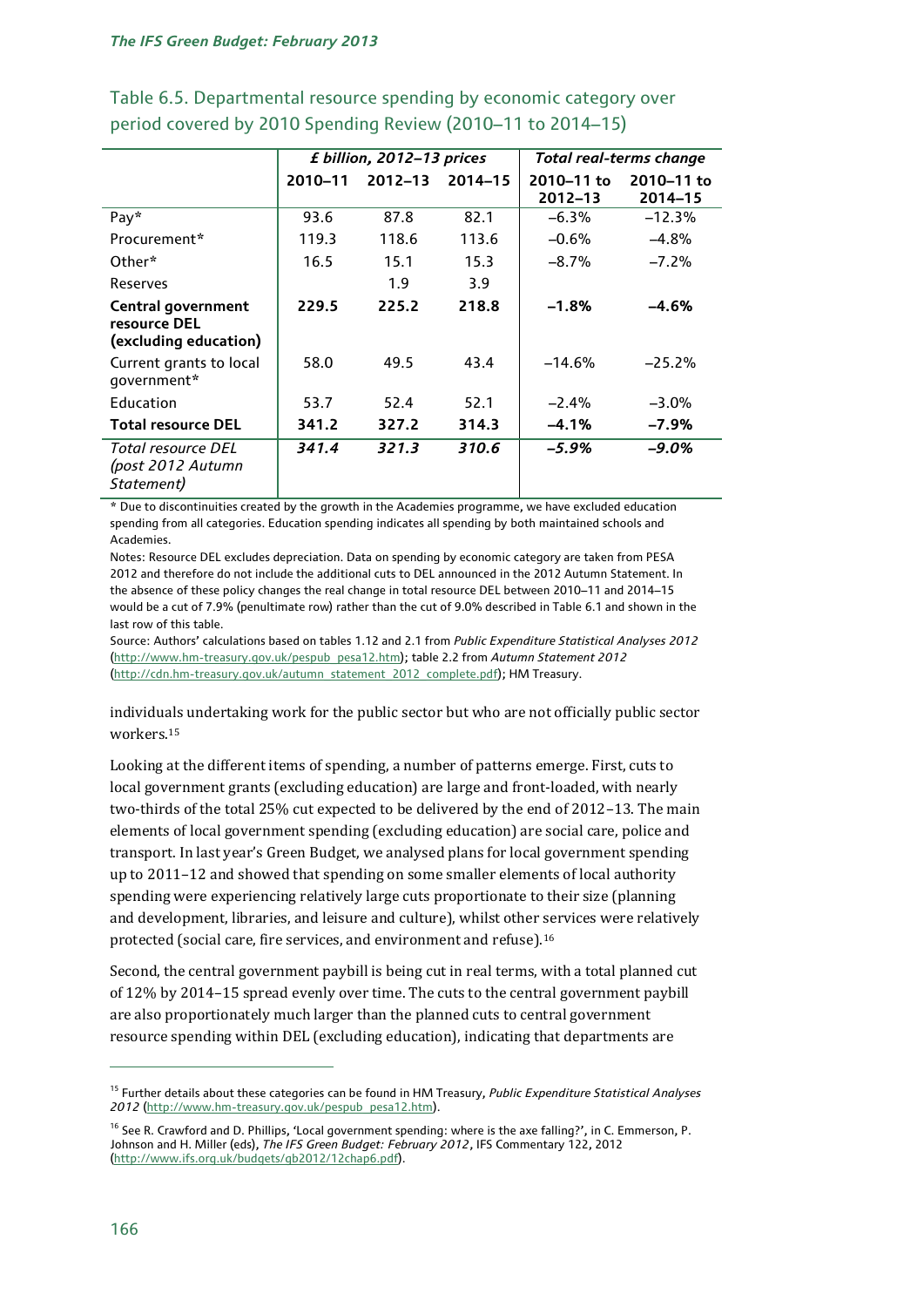squeezing the paybill by more than the overall cuts to their budgets. Furthermore, these figures are likely to underestimate the underlying cuts to the paybill, as they include the cost of redundancy schemes, which is likely to be increasing between 2010–11 and 2012– 13.

Cuts to procurement spending are much smaller than cuts to other items of spending and compared with the overall planned cuts to department spending, with most of the cuts back-loaded to the period after 2012–13. The largest component of current procurement spending comes from the NHS (£58 billion in 2012–13), which includes the purchase of services from GPs and the cost of agency staff. This is expected to have grown by 2.4% in





Notes: Resource DEL excludes depreciation. Changes in the paybill are not shown for Education or for CLG: Local Government; nor are they shown where the paybill represents less than 10% of total resource DEL. Departments are ordered by the total size of their resource DEL budget in 2010–11. Source: Authors' calculations based on tables 1.12 and 2.1 from *Public Expenditure Statistical Analyses 2012* [\(http://www.hm-treasury.gov.uk/pespub\\_pesa12.htm\)](http://www.hm-treasury.gov.uk/pespub_pesa12.htm); HM Treasury.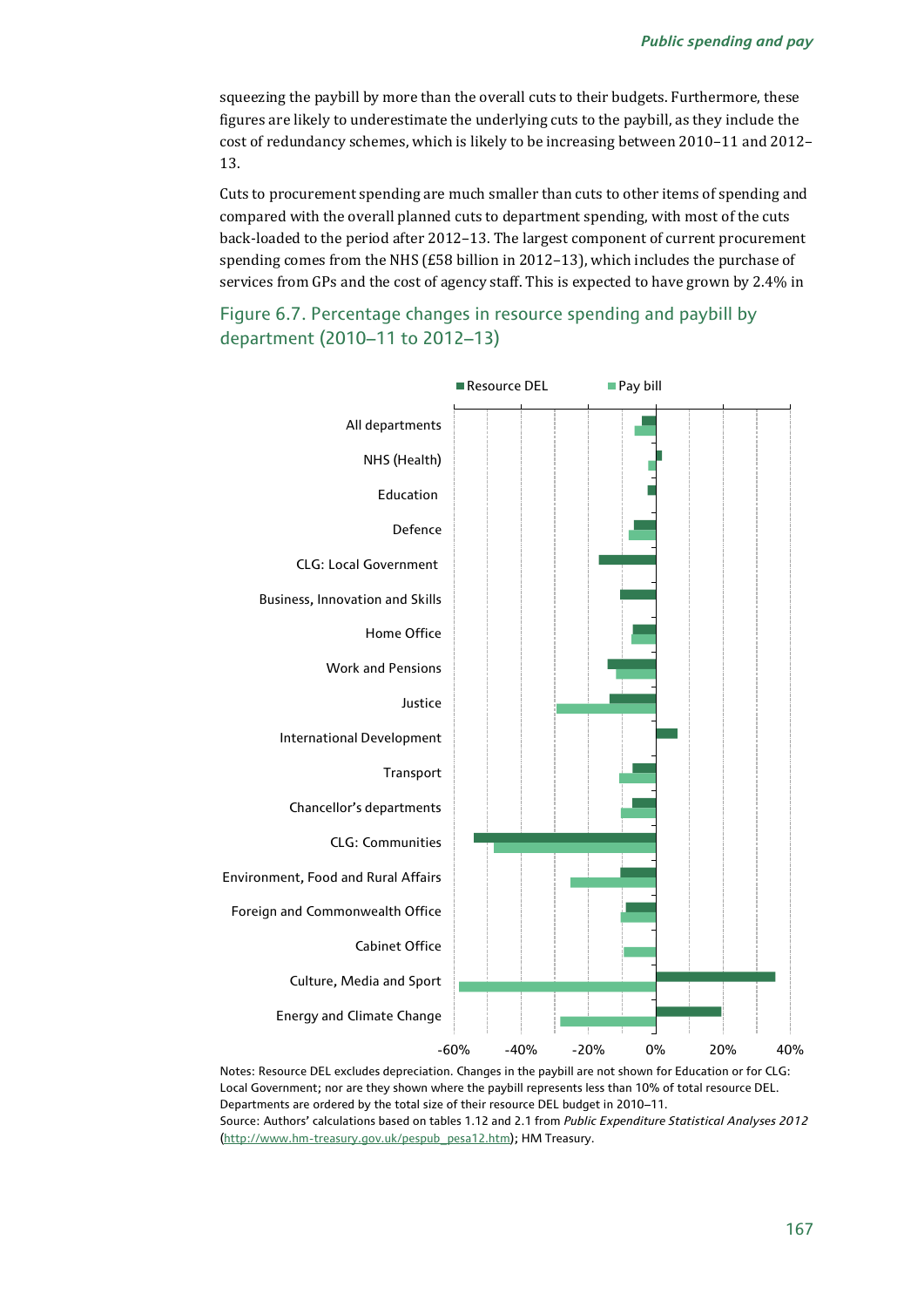real terms between 2010–11 and 2012–13. This growth in NHS procurement spending is the main reason why overall procurement spending has not fallen by more over the period. Non-NHS procurement spending is expected to fall by 3.6% in real terms between 2010–11 and 2012–13.

Table 6.5 also shows planned cuts to resource spending for the Department for Education. Here, we see that this department is relatively protected compared with other departments, experiencing smaller cuts up to 2012–13 and up to 2014–15, which mainly result from the relative protection offered to non-investment schools spending in the 2010 Spending Review.

In the last row of the table, we show the changes in resource DEL spending after announcements in the 2012 Autumn Statement. This shows that resource spending is now expected to fall by more in real terms, largely due to the OBR's expectation that departments will not spend all of their budgets each year (although the level of underspending by individual departments has not been forecast), but also due to further measures announced in the 2012 Autumn Statement.

In order to analyse the cuts in the paybill in more detail, Figure 6.7 shows, for each government department, the expected cut to its paybill between 2010–11 and 2012–13 and the planned cut in its total resource DEL over the same period. In this context, the paybill again only relates to employees of central government; it thus excludes teachers in maintained schools and local government employees. The paybill is expected to have fallen in real terms across all departments shown. Furthermore, in most cases, the cut in the paybill has been proportionately greater than the cut to resource DEL. For instance, in the case of the NHS, the paybill has fallen in real terms, whilst overall resource DEL has risen in real terms.

# **Fall in the public paybill: job losses or cuts to pay per head?**

To what extent are reductions in the total paybill across departments between 2010–11 and 2012–13 down to reduced numbers of employees and to what extent are they due to lower pay per head? Focusing on the first of these, Figure 6.8 shows levels of employment in the public (light green) and private (dark green) sectors over time. Financial sector employees are included in the private sector throughout for consistency. The public sector here includes employees of central government, local government and public corporations.

The absolute size of the public sector workforce grew in the first part of the 2000s, reaching about 6.1 million workers by 2005. Between 2005 and 2010, the size of the public sector workforce hovered at just over 6 million workers, with little change during the financial crisis. In contrast, the private sector workforce grew through to 2007 and then shrank during the financial crisis, with a fall of over 800,000 employees between the start of 2008 and the end of 2009. As a result of these changes, the public sector workforce represented 21% of the total workforce by the end of 2009, a similar level to that seen in the mid-2000s but slightly higher than in 1999 (around 20%).

Between the start of 2010 and the third quarter of 2012 (the latest available set of figures), the overall level of employment has risen by a little over 750,000. However, as one would expect, the public and private sectors experienced quite different trends over this time. The public sector workforce fell by 360,000 or by about 6%, whilst the private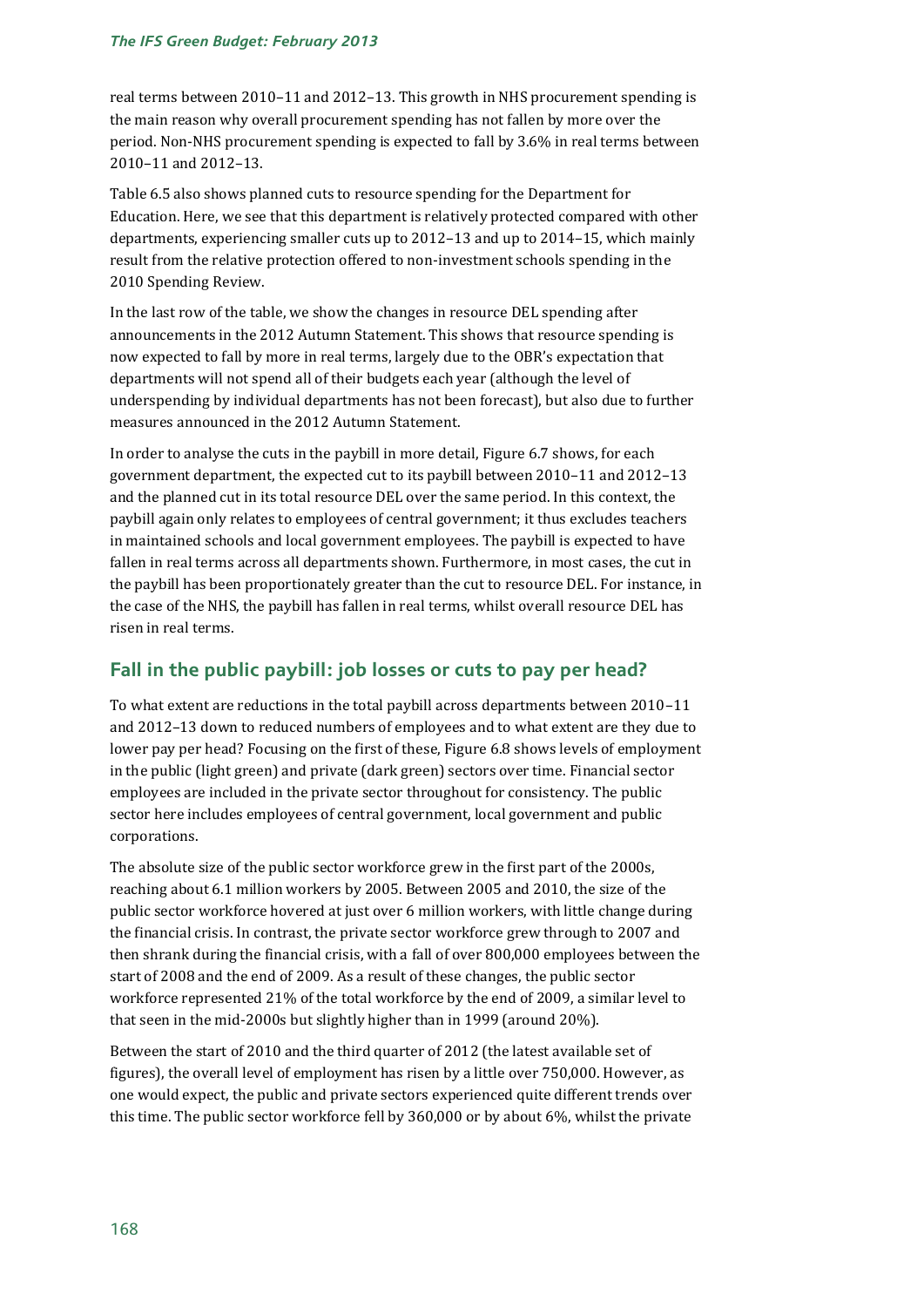sector workforce grew by over 1 million workers to reach a higher level than that seen before the crisis<sup>17</sup> (see Chapter 3 for more information on public sector outputs and productivity). As a result of these trends, the public sector workforce is about the same size as it was in 2002 and is a smaller share of total employment (just over 19%) than at any point since at least 1999.

Changes in employment are different in different areas of the public sector. Table 6.6 shows employment levels across different areas of the public sector for 1999 (Q2), 2010 (Q3) and 2012 (Q3). These figures exclude workers in publicly-owned financial corporations.

The overall level of public sector employment fell by about 300,000, or 5%, between 2010 and 2012 (slightly less than the figure quoted above due to falls in public sector employment during the first two quarters of 2010). Nevertheless, there were still about 300,000 more people employed in the public sector in 2012 than there were in 1999. About one third of the fall in public sector employment since 2010 can be accounted for by job losses in public administration, which includes the civil service, non-departmental public bodies and many functions of local government. There were also falls of around 10% in the number of jobs within the police force (including both officers and civilians),





Notes: For comparability over time, publicly-owned financial corporations (RBS and Lloyds Banking Group) are excluded from the public sector series and included in the private sector series. Both series are seasonally adjusted. Public sector includes projected number of employees in former public sector further education colleges, with the projection based on the level remaining constant at 196,000 since 2012Q1. Source: Office for National Statistics, Public Sector Employment Statistics, December 2012 [\(http://www.ons.gov.uk/ons/rel/pse/public-sector-employment/q3-2012/index.html](http://www.ons.gov.uk/ons/rel/pse/public-sector-employment/q3-2012/index.html)); authors' calculations.

 $^{17}$  In absolute terms, the ONS measure of total employment shows an increase of 500,000 (1.8%) in the year to 2012Q3, a fifth of which can be attributed to the number of people on government schemes. While the inclusion of those on government schemes has been criticised – see, for example, <http://www.guardian.co.uk/uk/2013/jan/15/statistics-doubt-coalition-500000-jobs> – this follows international standards (set by the International Labour Organisation) and has been consistent over long periods.

1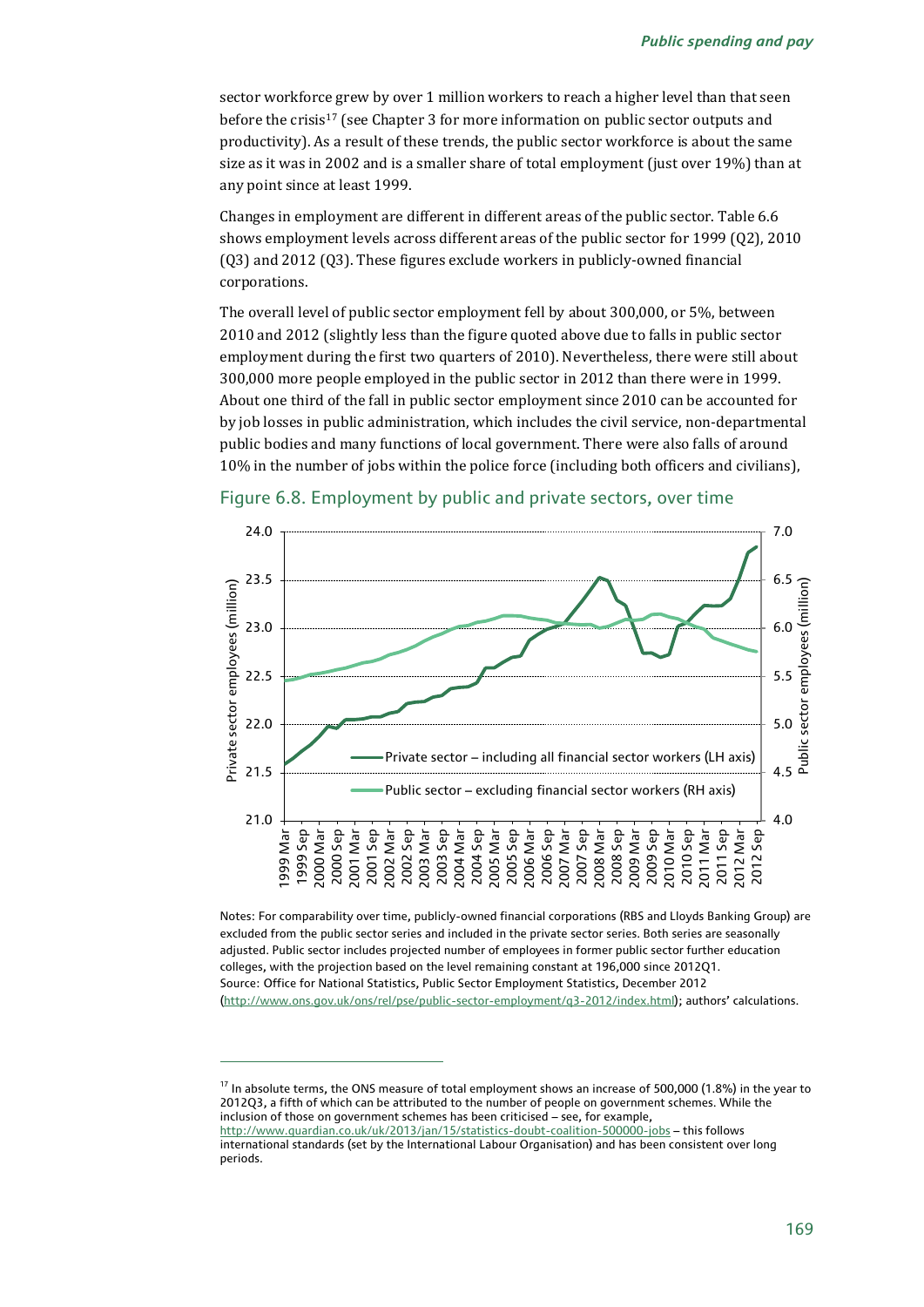|                                   | <b>Headcount</b><br>(thousands) |       |       | Change          |                |  |
|-----------------------------------|---------------------------------|-------|-------|-----------------|----------------|--|
|                                   |                                 |       |       |                 | (2010 to 2012) |  |
|                                   | 1999                            | 2010  | 2012  | <b>Absolute</b> | Percentage     |  |
|                                   |                                 |       |       | (000)'          | change         |  |
| Education                         | 1,396                           | 1,689 | 1,683 | -6              | 0%             |  |
| <b>National Health Service</b>    | 1,212                           | 1,588 | 1,553 | $-35$           | $-2\%$         |  |
| <b>Public administration</b>      | 1,180                           | 1,189 | 1,082 | $-107$          | $-9%$          |  |
| Other public sector               | 730                             | 698   | 639   | $-59$           | $-8\%$         |  |
| Other health and social work      | 391                             | 352   | 306   | -46             | $-13%$         |  |
| Police                            | 230                             | 289   | 261   | $-28$           | $-10%$         |  |
| <b>HM Forces</b>                  | 218                             | 196   | 183   | $-13$           | $-7%$          |  |
| Construction                      | 110                             | 48    | 43    | $-5$            | $-10%$         |  |
| <b>Public sector employment</b>   | 5,467                           | 6,055 | 5,756 | -299            | -5%            |  |
| Of which:                         |                                 |       |       |                 |                |  |
| <b>General government</b>         | 5,106                           | 5,719 | 5,457 | $-262$          | -5%            |  |
| Central government                | 2,346                           | 2,768 | 2,661 | $-107$          | $-4%$          |  |
| Local government                  | 2,760                           | 2,957 | 2,802 | $-155$          | $-5%$          |  |
| <b>Public sector corporations</b> | 361                             | 330   | 293   | $-37$           | $-11%$         |  |

#### Table 6.6. Public sector employment by area of public sector

Notes: 1999 refers to Q2, whilst 2010 and 2012 refer to Q3. The industrial classification is largely based on SIC07 [\(http://www.companieshouse.gov.uk/infoAndGuide/sic/sic2007.shtml\)](http://www.companieshouse.gov.uk/infoAndGuide/sic/sic2007.shtml). Education includes teachers, but not workers in the higher education sector. It also includes projected numbers of former public sector employees in further education and sixth-form colleges (based on the level remaining constant at 196,000 since 2012Q1), which were officially reclassified to the private sector from 2012Q2 onwards. Police includes police officers and civilian staff. Workers in Academies are included in local government throughout the period and are excluded from central government. Industry-level figures may not sum to total public sector employment as the industry-level series are seasonally adjusted independently of total public sector employment.

Source: Office for National Statistics, Public Sector Employment Statistics, December 2012 [\(http://www.ons.gov.uk/ons/rel/pse/public-sector-employment/q3-2012/index.html\);](http://www.ons.gov.uk/ons/rel/pse/public-sector-employment/q3-2012/index.html)) Office for National Statistics [\(http://www.ons.gov.uk/ons/about-ons/what-we-do/publication-scheme/published-ad-hoc](http://www.ons.gov.uk/ons/about-ons/what-we-do/publication-scheme/published-ad-hoc-data/labour-market/january-2013/estimated-employment-in-academies.xls)[data/labour-market/january-2013/estimated-employment-in-academies.xls\)](http://www.ons.gov.uk/ons/about-ons/what-we-do/publication-scheme/published-ad-hoc-data/labour-market/january-2013/estimated-employment-in-academies.xls); authors' calculations.

health and social work outside of the NHS, and other elements of the public sector. In contrast, job losses within the NHS were much smaller (2%) and there were no net job losses within the education sector over this period.

When forecasting public sector employment levels, the OBR has focused on general government employment, which excludes workers in public sector corporations.<sup>18</sup> At the foot of Table 6.6, we thus also show changes in these two components of public sector employment over the period. These show that general government employment has fallen by about 5% between 2010 and 2012, or by about 260,000. This is only slightly below the 300,000 fall in general government employment forecast by the OBR between 2010–11 and 2012–13.<sup>19</sup>

<sup>&</sup>lt;sup>18</sup> Public sector corporations are public sector bodies that are market entities (defined by having more than 50% of production costs covered by sales of goods and services). For instance, Royal Mail, Manchester Airport and the commercial arm of the BBC (BBC Worldwide) are public sector corporations. For more information, see [http://www.ons.gov.uk/ons/guide-method/classifications/na-classifications/index.html.](http://www.ons.gov.uk/ons/guide-method/classifications/na-classifications/index.html) 

<sup>&</sup>lt;sup>19</sup> These forecasts relate to the final quarter of each financial year and are thus not fully consistent with figures shown in Table 6.6.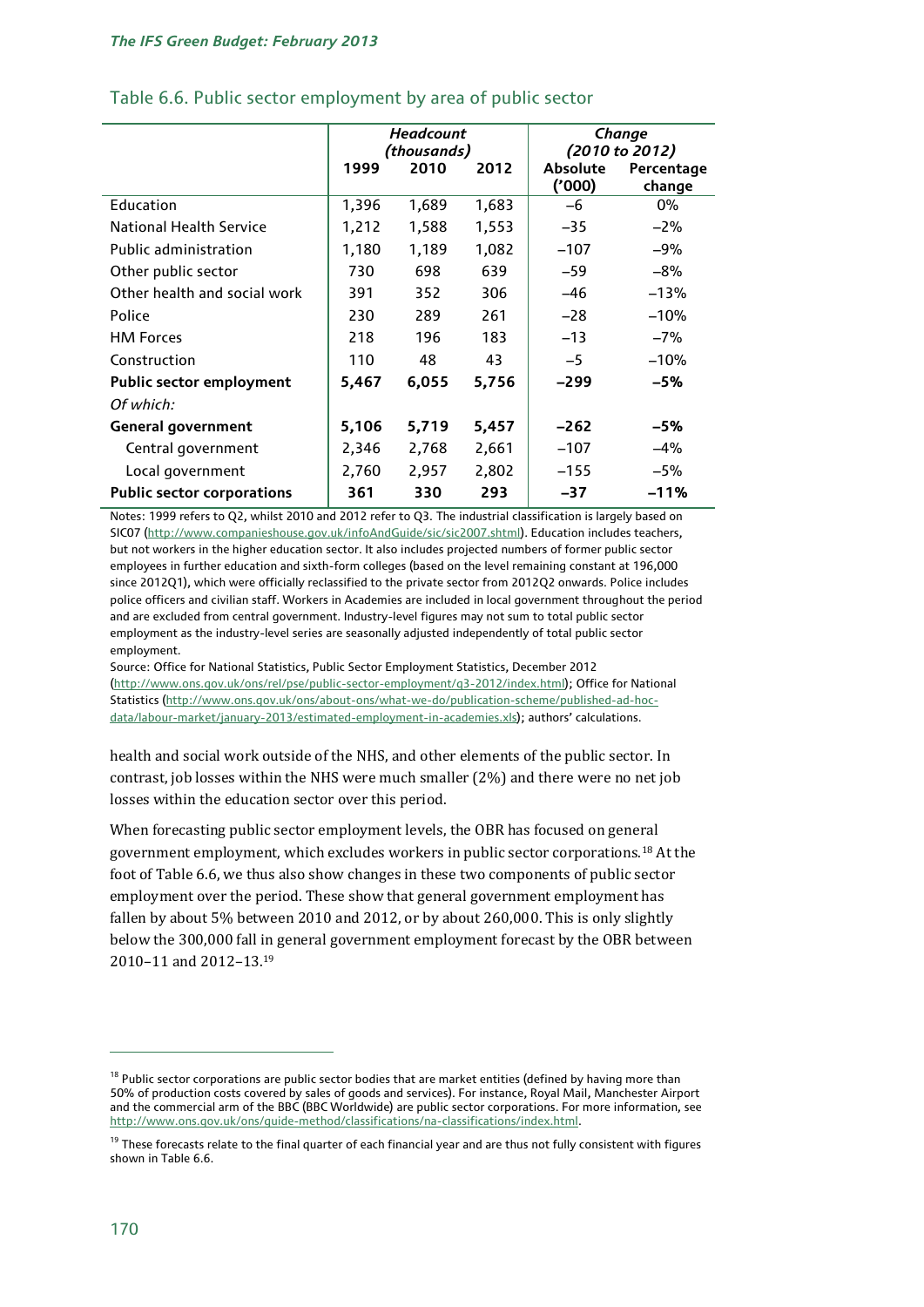We can also break general government employment down into central and local government.<sup>20</sup> This breakdown shows that net job losses have been slightly larger in absolute and proportionate terms in local government than in central government. Local government employment has fallen by 5% between 2010 and 2012 (or by just over 150,000), with central government employment falling by around 4% (just over 100,000). It is worth noting that a large part of the education workforce will be included in local government, but we already know that there have been no net job losses within education.

Figure 6.9 shows the level of average weekly earnings in the private and public sectors (excluding financial corporations in the public sector) between January 2005 and October 2012, with both series shown in nominal terms. In later analysis, we show that the difference in hourly wage rates between public and private sector workers is currently much larger than this difference in average earnings, which is likely to reflect differences in hours worked and the proportion of part-time workers. All such raw differences are also likely to reflect the different characteristics of workers across the public and private sectors, with public sector workers more likely to be female and possessing higher education levels, on average.

# Figure 6.9. Average weekly earnings in the public and private sector (rolling 12-month averages)



Notes: Measured as a 12-month rolling average of monthly (not seasonally adjusted) average weekly earnings. Includes bonuses.

Source: Authors' calculations using Office for National Statistics series KA4U for the public sector (excluding financial services) and series KA4O for the private sector, derived from the Monthly Wages and Salaries Survey [\(http://www.ons.gov.uk/ons/rel/lms/labour-market-statistics/december-2012/index.html\)](http://www.ons.gov.uk/ons/rel/lms/labour-market-statistics/december-2012/index.html).

1

<sup>&</sup>lt;sup>20</sup> We include workers in Academies within local government and exclude them from central government. According to official definitions, workers in Academies are part of central government and workers in maintained schools are part of local government. However, due to large numbers of conversions to Academy status over this period, including Academies within central government would have led us to underestimate the underlying cut to central government employment. If we were to include Academies within central government instead, central government employment would have seen an increase over this period (between 2010 (Q3) and 2012 (Q3), the number of workers in Academies is estimated to have grown from 42,000 to 242,000).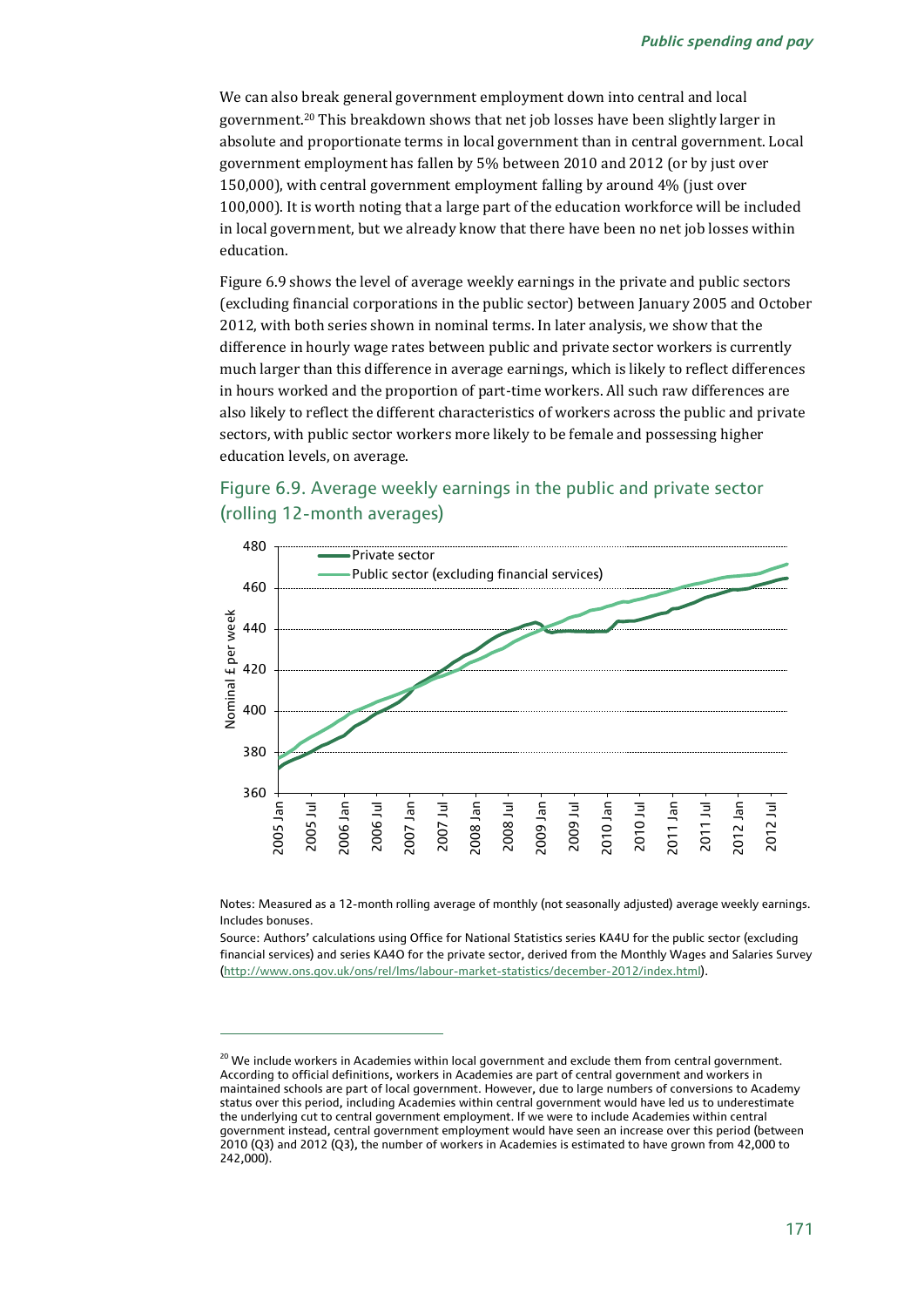#### *The IFS Green Budget: February 2013*

Before the financial crisis, earnings growth was stronger in the private sector than in the public sector. As a result, average earnings in the private sector were slightly above those in the public sector by the end of 2008, despite having been slightly below public sector earnings in 2005.

During the financial crisis and recession, average earnings in the private sector flatlined. In contrast, public sector earnings continued to grow at pre-crisis levels. In large part, this reflects the fact that the pay of many public sector workers, including teachers, NHS workers and the police, was subject to three-year settlements from 2008 through to 2011. These settlements were made shortly after the 2007 Comprehensive Spending Review, before the recession happened and before it was known that private sector earnings would stop growing. In this sense, the increase in public sector earnings relative to the private sector over the financial crisis was not the intended result of public policy. Indeed, groups not covered by three-year pay settlements (for example, local government workers and senior administrators in central government) received much tighter settlements in 2009–10 than workers subject to three-year settlements. The three-year settlement for (non-senior) civil servants was abandoned in favour of a pay freeze for 2009–10.

Since the end of the financial crisis, private sector earnings have grown again, but only by a total of 4.0% in cash terms between 2010 and 2012.<sup>21</sup> Public sector earnings grew at the slightly slower pace of 3.3% over the same period. However, since 2008, average public sector earnings have grown by more than average private sector earnings (by 7.6% in total, compared with 4.9%).

The slow growth in average public sector earnings since 2010 largely reflects the government's decision to freeze the level of public sector pay scales in 2011–12 and 2012–13 for all but the lowest-paid workers (those earning a full-time equivalent of £21,000 or less received a pay rise of £250 per year over the two years, an increase of at least 1.2% per year). The fact that nominal public sector pay has increased during 2011 and 2012 despite this pay freeze will be due to the combination of pay rises for the lowest-paid workers, and 'pay drift'–- the increase in paybill per head over and above the increase in basic pay awards. Pay drift can occur as a result of compositional changes in the workforce. For instance, a freeze in hiring of less experienced workers may increase the proportion of higher-paid workers. There would also be a shift towards higher-paid workers if more lower-paid workers left or lost their jobs. Pay drift can also occur when workers are moved faster up pay scales than previously, or when pay scales are changed to remove increments at the bottom of the pay scale or increase the number of increments at the top.<sup>22</sup>

Focusing on the period covered by the 2010 Spending Review, average earnings in the public sector increased 3.3% between 2010 and 2012 (comparing average earnings over the 12 months ending October 2010 with average earnings over the 12 months ending October 2012). This amounts to a real-terms fall of 1.5% using the GDP deflator as a

<sup>&</sup>lt;sup>21</sup> Comparing the average over the 12 months ending October 2010 with the average over the 12 months ending October 2012.

<sup>&</sup>lt;sup>22</sup> It should be noted, however, that the existence of pay scales and increments in the public sector does in itself lead to pay drift. Given that workers generally move up pay scales, as long as they move up pay scales at the same rate (and have new workers entering at the bottom and workers leaving at the top at a constant rate), the proportion of the workforce at each point will remain the same. Only if there is reduced intake at the bottom, increased retention at the top or faster movement up the pay scale will the pay scale's existence cause pay drift.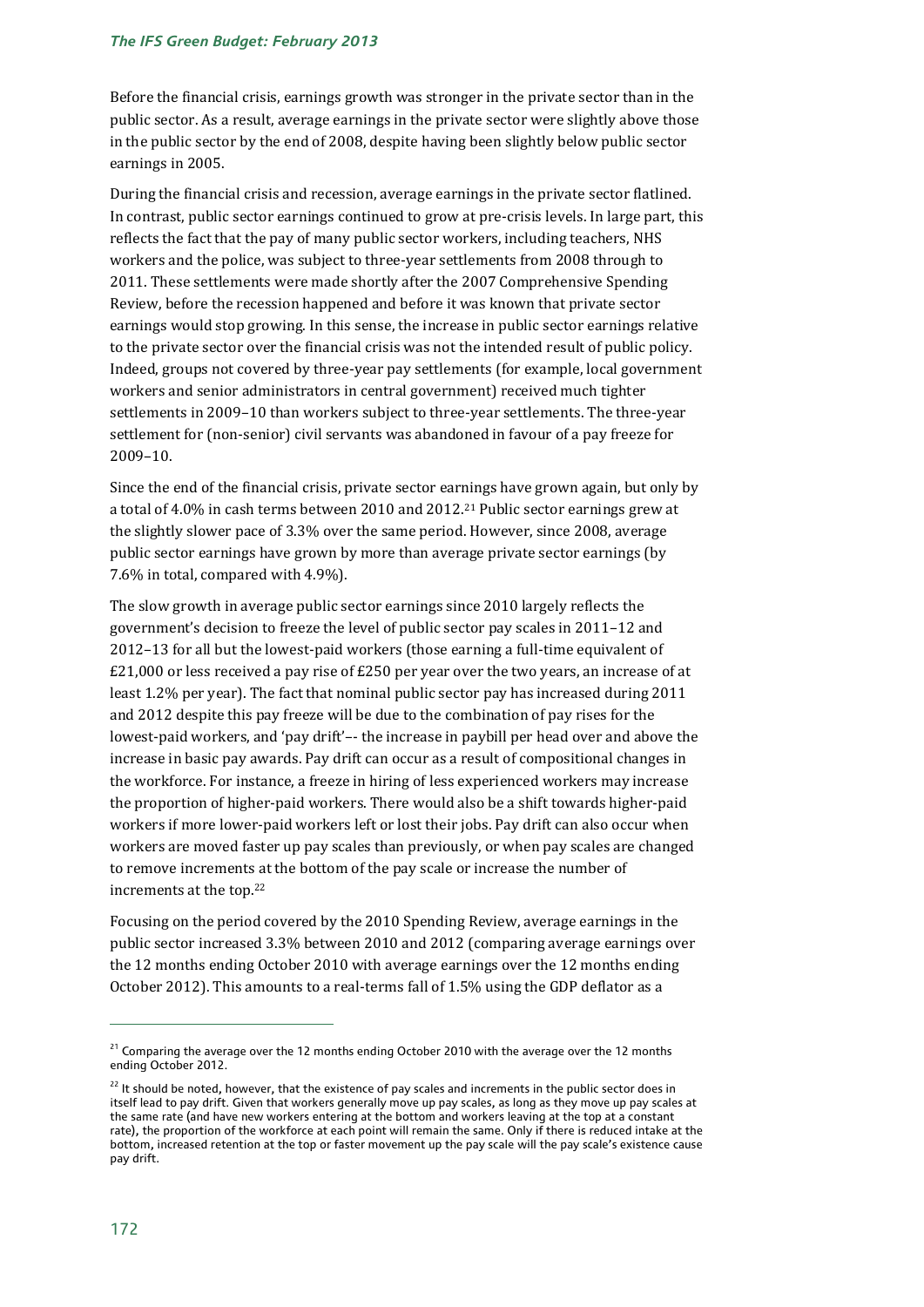measure of economy-wide inflation. This suggests that real-terms falls in pay-per-head are making a relatively small contribution to the overall cuts in the paybill, with falls in employment playing a much larger role. It is also noteworthy that the central government paybill is expected to fall by just over 6% in real terms between 2010–11 and 2012–13, and central government employment by around 5%, directly implying a relatively small contribution from real-terms falls in pay-per-head.

The GDP deflator is the measure of economy-wide inflation usually used to calculate realterms changes in public spending. Since here we are seeking to examine the contributions of falls in employment and falls in real pay-per-head to real-terms changes in the public sector paybill (and, by extension, real-terms changes in public spending), for consistency we also use the GDP deflator to calculate real changes in pay-per-head. If we instead used the consumer price index as a measure of inflation, average public earnings would have fallen by 4.0% in real terms over this period. This implies a larger impact on household living standards than suggested by the previous figure.

In summary, between 2010–11 and 2012–13, the central government paybill (excluding education) has fallen by over 6% in real terms, with an equally large fall expected between 2012–13 and 2014–15. Equivalent figures for the local government paybill are not yet available. However, we have been able to examine trends in public sector employment and pay-per-head. These show that falls in the overall public sector paybill have largely been driven by job losses, with public sector employment levels having fallen by about 5% between 2010–11 and 2012–13; real-terms falls in pay-per-head are making a smaller contribution.

#### **Outlook for public sector pay and employment**

In this section, we describe the current outlook for public sector pay and employment up to 2014–15 (the last year for which the government has announced any policy on public sector pay), and set out the trade-offs and choices facing the government in terms of setting levels of public sector pay and employment in 2015–16 and beyond.

#### *Forecasts for general government employment*

In the 2011 Autumn Statement, the government announced that pay awards will be set on average at 1% in each of the two years 2013–14 and 2014–15, although it has not set out whether this is to be uniform across the public sector or whether some workers are to receive larger or smaller increases. Table 6.7 shows the OBR's forecasts for public sector and private sector earnings growth in 2012–13 and beyond, given this announced pay policy. The OBR expects average pay in the public sector to grow by 1.9% in 2012–13, 2.2% in 2013–14 and 2.5% in 2014–15 (greater than the headline pay award of 1.0% because of its estimate of 'pay drift', described above, which is currently 1.0% per year). From 2015–16 onwards, the OBR's assumption is that there will be annual nominal pay growth of 3% in the public sector, compared with around 4% in the private sector. This figure for public sector earnings growth appears to be based on an assumption that settlements will average around 2% while wage drift will account for annual increases of around 1%. The assumption about settlements is inevitably somewhat arbitrary but would imply settlements being close to projected CPI inflation.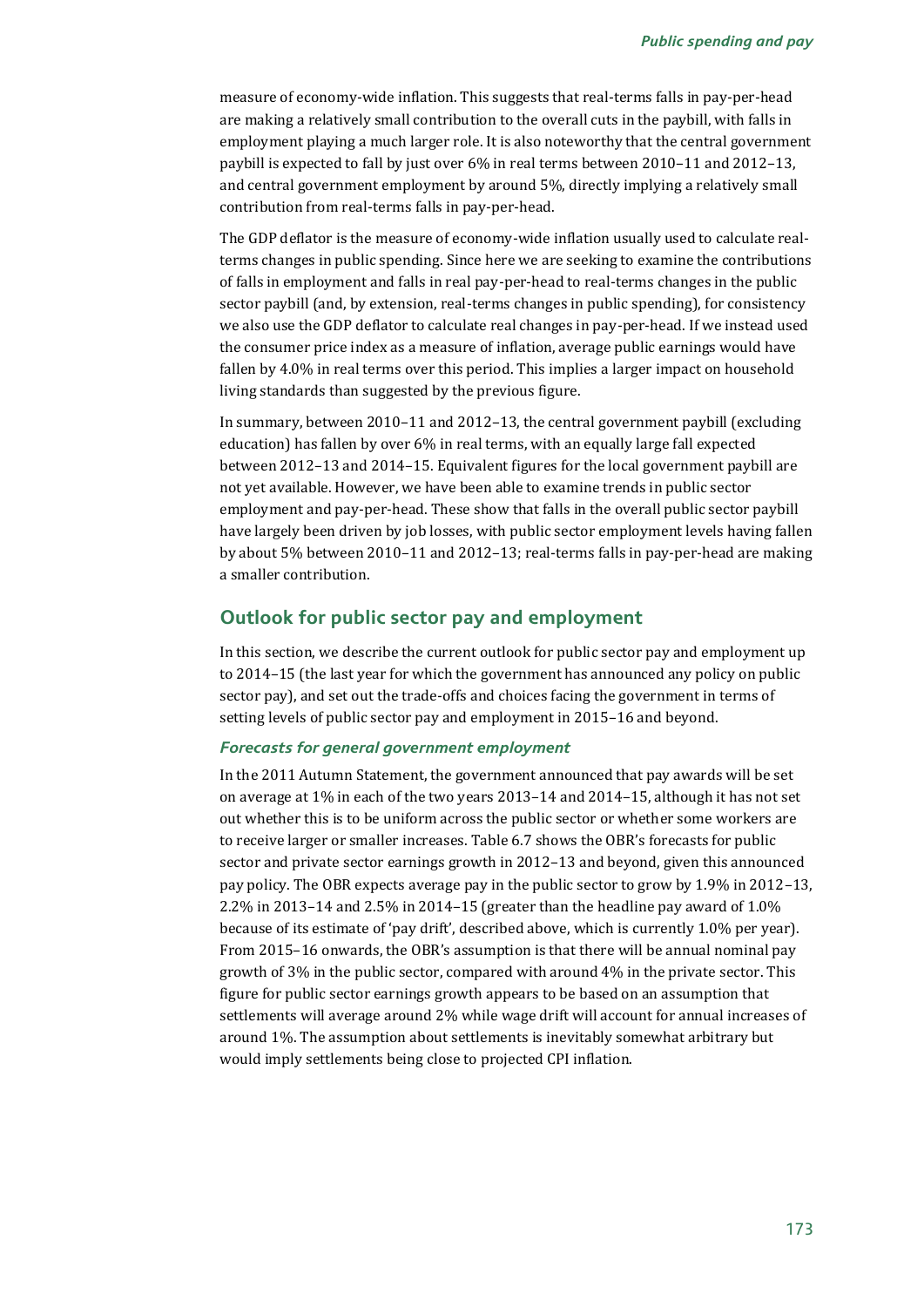# Table 6.7. Forecasts of public and private sector earnings and employment

|                                                                                                       | $2012 - 13$ | $2013 - 14$ | 2014-15     | 2015-16     | 2016-17     | $2017 - 18$ |
|-------------------------------------------------------------------------------------------------------|-------------|-------------|-------------|-------------|-------------|-------------|
| <b>OBR</b> assumptions                                                                                |             |             |             |             |             |             |
| Total UK employment<br>(million)                                                                      | 29.6        | 29.6        | 29.8        | 30.0        | 30.2        | 30.5        |
| General government<br>employment (million)                                                            | 5.2         | 5.1         | 5.0         | 4.8         | 4.7         | 4.6         |
| General government<br>employment (share)                                                              | 17.6%       | 17.2%       | 16.8%       | 16.0%       | 15.6%       | 15.1%       |
| Average % growth in:                                                                                  |             |             |             |             |             |             |
| Earnings                                                                                              | 2.6         | 2.4         | 3.0         | 3.8         | 4.0         | 4.0         |
| Public sector pay                                                                                     | 1.9         | 2.2         | 2.5         | 3.0         | 3.0         | 3.0         |
| Implied private sector<br>pay                                                                         | 2.7         | 2.4         | 3.1         | 3.9         | 4.2         | 4.2         |
| Implied change in<br>unconditional public<br>sector pay differential<br>since 2011-12<br>(cumulative) | $-0.8$ ppts | $-1.0$ ppts | $-1.6$ ppts | $-2.5$ ppts | $-3.7$ ppts | -4.8ppts    |
| Implied change in<br>unconditional public<br>sector pay differential<br>since 2007-08<br>(cumulative) | +1.8ppts    | $+1.6$ ppts | $+1.0$ ppts | $+0.1$ ppts | $-1.1$ ppts | $-2.2$ ppts |

Notes: Private sector pay growth is authors' calculations using the forecasts of public sector pay, total earnings growth and the share of workers in general government employment (GGE). The implied change in the public sector pay differential is estimated as the forecast growth in public sector pay less forecast growth in private sector pay. The forecast fall in GGE includes the reclassification of workers in further education colleges and sixth-form college corporations to the private sector, which occurred in 2012–13, which led to an extra fall of nearly 0.2 million in that year. Note that OBR forecasts GGE in 2017–18 and then assumes a constant fall in GGE in each year from 2010–11 to 2017–18. The implied change in unconditional public pay differential since 2007–08 uses authors' calculations from the Labour Force Survey that show the unconditional pay differential rising by 2.6 percentage points over the period 2007–08 to 2011–12. Source: Total employment and average earnings growth OBR forecasts are from tables 4.1 and 3.5 of the OBR *Economic and Fiscal Outlook* December 2012. General government employment is from table 1.10 of *OBR Supplementary Economy Tables – December 2012*. Average growth in public sector pay is from table 2.26 of OBR *Supplementary Fiscal Tables – December 2012*. Implied private sector earnings and change in public– private differential are authors' calculations from data in named sources. All measures of earnings growth are in nominal terms.

Given these assumptions about paybill per head, one needs a forecast of total paybill in order to forecast general government employment. The OBR does this by making the, apparently neutral, assumption that total paybill will rise in line with resource DEL over the period to 2017–18.<sup>23</sup> On this basis, the OBR's latest projections show general government employment falling by a total of 900,000 between 2010–11 and 2017–18.<sup>24</sup> As a result, general government employment would fall to about 15% of total employment in 2017–18.

<sup>&</sup>lt;sup>23</sup> It also takes into account local authority self-financed expenditure and BBC current expenditure, although in 2011–12 resource DEL was 91% of the aggregate spending relevant to paybill used by the OBR to forecast general government employment.

<sup>&</sup>lt;sup>24</sup> These figures exclude the reclassification of workers in further education and sixth-form colleges to the private sector, which occurred in 2012–13.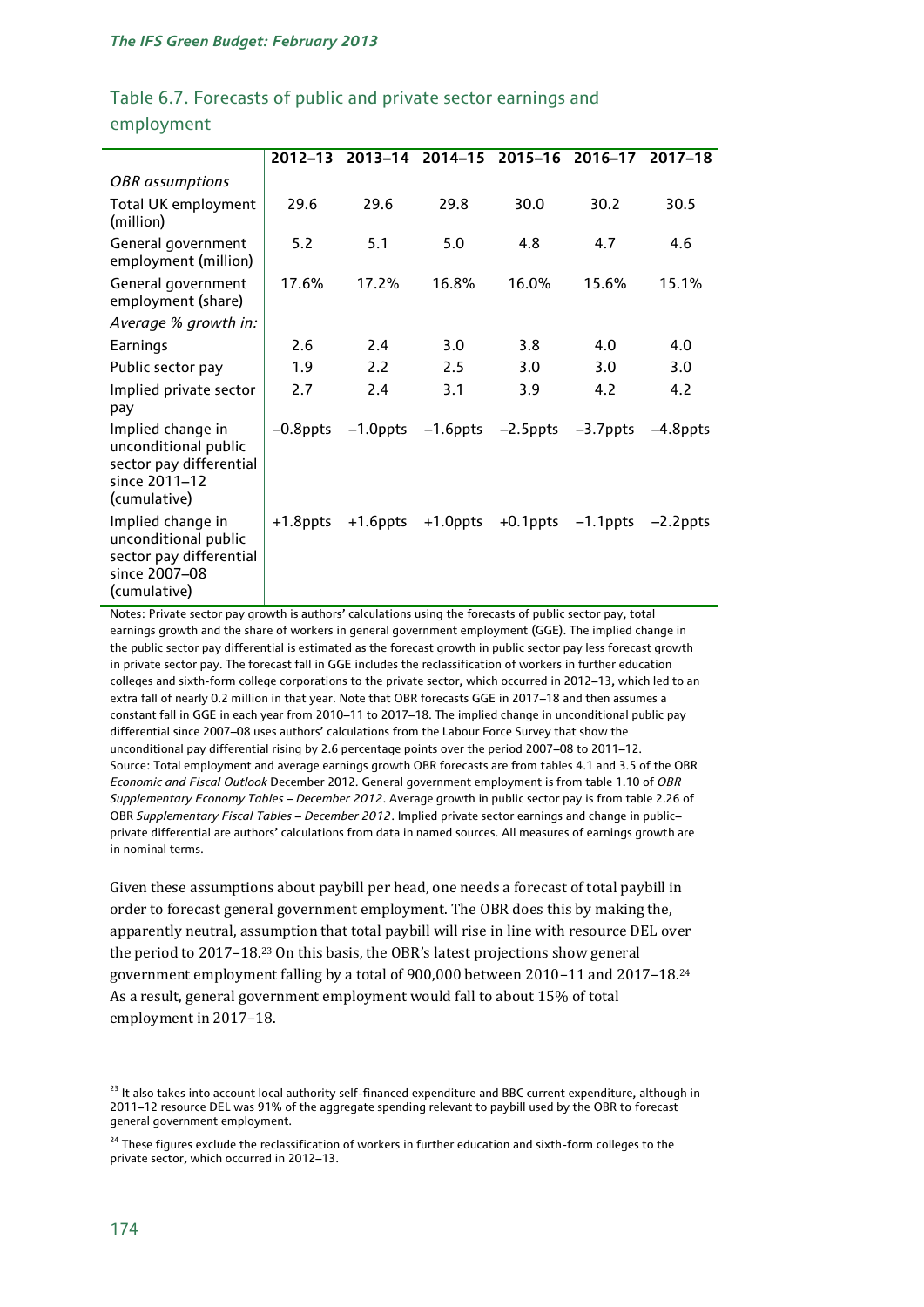These projections depend crucially on the assumption that total paybill falls in line with total resource DEL. However, data from the Public Expenditure Statistical Analyses 2012 (which are based on spending plans submitted to the Treasury by government departments) show that the central government paybill is actually forecast to fall at a faster rate than the central government resource DEL over the next few years. This is shown in Table 6.5. These figures suggest that, from 2010–11 to 2014–15, the central government paybill (excluding education) will fall by 3.2% a year on average compared with a 1.2% a year fall in central government resource DEL (excluding education).

For the OBR to be right, this pattern would have to unwind quite sharply after 2014–15. This might happen if cuts to non-pay elements of spending take longer to deliver or if further cuts to the paybill are harder to implement after a period of pay freezes and significant net job losses. However, there are other scenarios to consider.

Suppose that the pattern of central government paybill falling 2 percentage points faster than resource DEL (RDEL) happens up to 2014–15, as departmental plans suggest, and that the local government paybill falls at the same rate as total RDEL over this period. After 2014–15, one possibility is that the total paybill falls in line with RDEL (call this scenario A). If this happens, then the total paybill would fall by 17.9% in real terms between 2010–11 and 2017–18, compared with 14.5% as forecast by the OBR. This would lead to a total fall in general government employment of 1.1 million by 2017–18 – 200,000 more than the OBR forecasts.

If however, the trend of cutting the central government paybill more quickly than RDEL were to continue through to 2017–18 (call this scenario B), then total paybill would fall by 20.1% in real terms between 2010–11 and 2017–18. This would lead to an additional fall in general government employment of 300,000 by 2017–18 compared with OBR forecasts, implying a fall of 1.2 million since 2010–11.

This suggests that the OBR forecast of a 900,000 fall in the total number of public sector workers by 2017–18 is a relatively low estimate, and that in fact the change in employment levels may be more likely to be in the order of 1.1 to 1.2 million.

Of course, there is substantial uncertainty surrounding future government employment forecasts, and the actual out-turn will depend upon the spending choices made by individual departments as well as government public sector pay policy. The government has yet to announce any pay headline settlements for 2015–16 and beyond, and so employment forecasts through to 2017–18 are particularly speculative. The government could reduce the scale of public sector job losses relative to current forecasts by announcing headline pay awards beyond 2014–15 that reduce the growth in public sector pay per head below that currently assumed by the OBR (3.0% per year in cash terms between 2014–15 and 2017–18). It is worth noting that this implies private sector earnings are forecast to rise faster than 3% after 2014–15.

Figure 6.10 highlights the trade-off between public sector pay and jobs. Currently, the OBR forecasts 3.0% annual paybill-per-head growth in the three years to 2017–18. This would imply a decline in general government employment of 900,000, 1.1 million or 1.2 million under the OBR forecasts for the total paybill, scenario A and scenario B respectively. Assuming the forecast total paybill is constant, cutting paybill-per-head growth by 1 percentage point in each of the three years to 2017–18 (for example, reducing paybill-per-head growth from 3% to 2%) could lead to 140,000 fewer job losses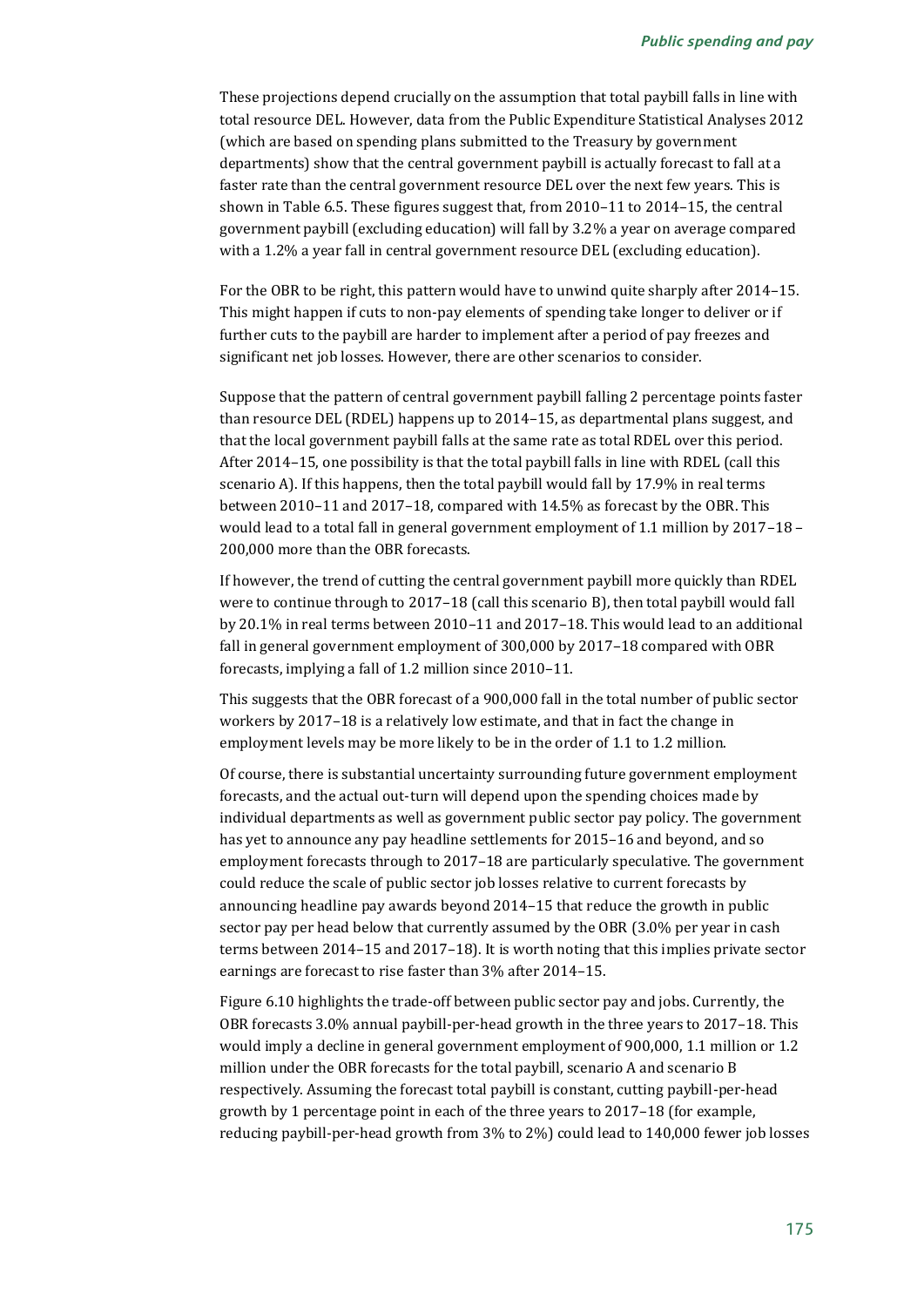by 2017–18. Note that under scenario B, even zero paybill-per-head growth between 2014–15 and 2017–18 implies job losses of more than 800,000.





Notes: Change in general government employment excludes the reclassification of further education and sixthform colleges to the private sector. The black vertical line at 3.0% signifies the current OBR assumption for paybill-per-head growth in the three years to 2017–18. 'Paybill scenario A' and 'Paybill scenario B' are two alternative forecasts for the change in the total general government paybill. Paybill scenario A assumes that the paybill falls 1.1 percentage points faster than RDEL from 2010–11 up to 2014–15 and at the same rate as RDEL from then until 2017–18. Scenario B is that the real paybill falls 1.1 percentage points faster than RDEL from 2010–11 to 2017–18.

#### *Public sector pay policy*

Whether or not the government should announce a headline pay award for years beyond 2014–15 partly depends on the effect such an announcement (and the award itself) would have on recruitment and retention in the public sector. It also depends on the impact it would have on public service quality (both in terms of the trade-off between quality and quantity within the public sector workforce and in terms of the trade-off between the workforce and the other inputs into public service provision such as equipment). In large part, the ease with which the public sector can recruit and retain quality staff will depend on the comparability of the overall remuneration packages between the public and private sectors, with headline pay being the most significant component of those packages.

Table 6.8 uses Labour Force Survey data to examine the average difference between private and public sector wages<sup>25</sup> and the extent to which it is explained by observed characteristics. The first row shows the average percentage point difference between wages in the public and private sectors in the year to the end of the third quarter of 2012. On average, a public sector worker earns 25.1% more than a private sector worker, with female public sector workers having a higher raw differential. Controlling for age, experience, qualifications and region, the average differentials fall to 7.5% for women and

 $\overline{a}$ 

<sup>&</sup>lt;sup>25</sup> Note that this analysis is based upon usual hourly wages as opposed to average weekly earnings as presented in Figure 6.9.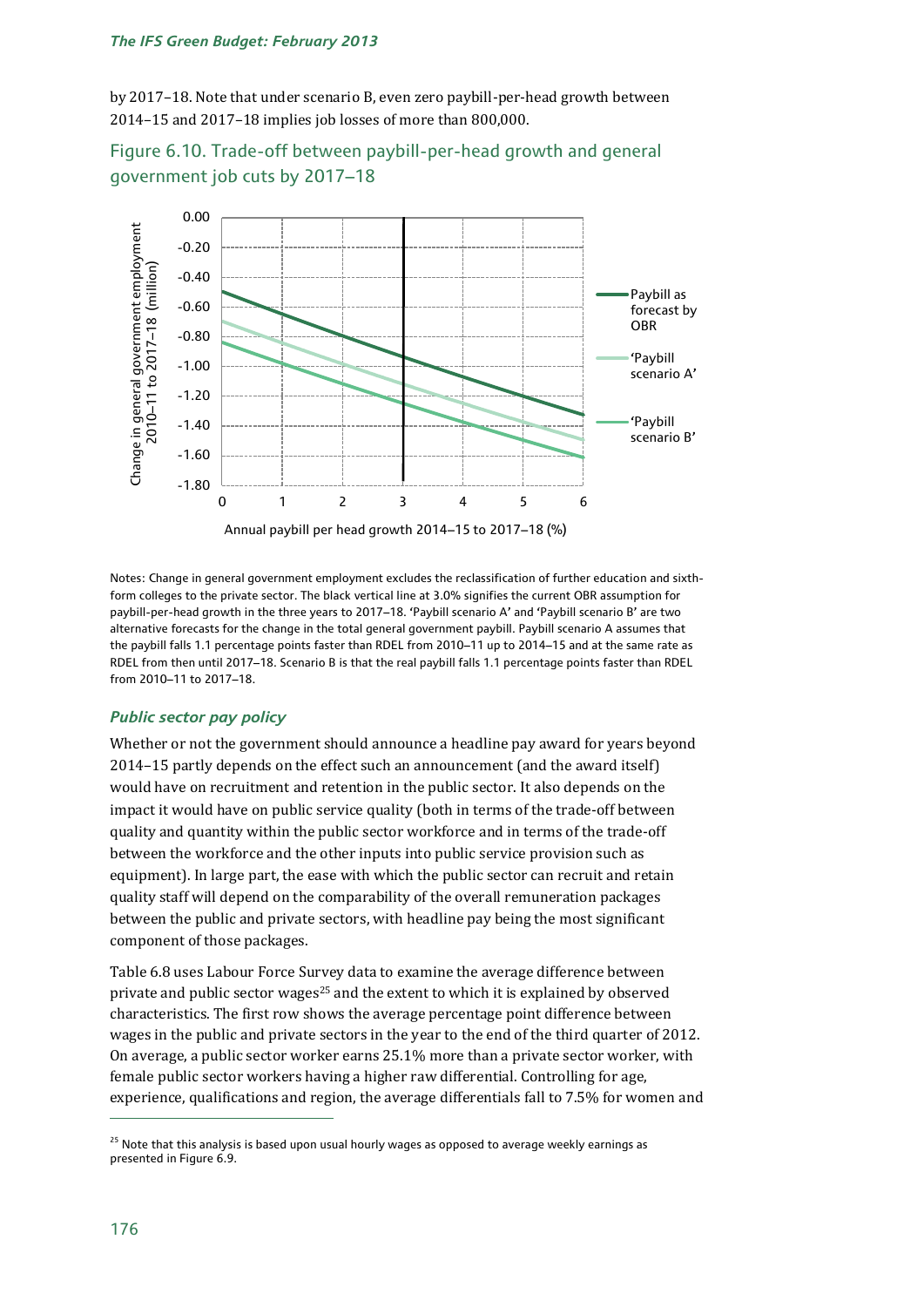2.0% for men, the latter of which is only statistically significantly different from zero at the 10% level. On average, these results give an estimated public–private sector wage differential of 5.2% in the period 2011Q4 to 2012Q3.

# Table 6.8. Estimated average public–private hourly wage differentials (2011Q4 to 2012Q3)

|                                                               | Male                | <b>Female</b>       | All                 |  |
|---------------------------------------------------------------|---------------------|---------------------|---------------------|--|
| Raw differential                                              | $+21.9***$<br>(1.3) | $+27.3***$<br>(1.0) | $+25.1***$<br>(0.8) |  |
| Controlling for age, experience,<br>qualifications and region | $+2.0*$<br>(1.1)    | $+75***$<br>(1.0)   | $+52***$<br>(0.7)   |  |

Notes: The wage differentials controlling for various factors are estimated by ordinary least squares (OLS). Each number is the coefficient estimate from regressing log hourly wage on a dummy variable for public sector worker and controls as indicated on the left-hand side of the table. Both regressions in the last column ('All') also contain a sex dummy. All control variables in the last column are interacted with the individual's sex. All regressions are weighted using LFS income weights. The second row of estimates control for a vector of important variables, to capture observed differences between private and public sector workers. These are: highest qualification (higher degree, degree, non-degree higher education qualification, A level (or equivalent), GCSE (or equivalent), any other qualification or no qualification); dummies for 12 regions of the UK; age and age squared, both of which are interacted with a three-category qualification variable (indicating higher education, secondary education or other/no education); and experience (calculated as Age – Age left education) and experience squared. Hourly wages are calculated using usual hours as reported by the survey respondents. Survey respondents are only included the first time they are observed in the LFS. Robust standard errors are reported in parentheses. \*, \*\* and \*\*\* indicate statistical significance at the 10%, 5% and 1% levels respectively.

Source: Authors' calculations using Labour Force Survey data, 2011Q4 to 2012Q3.

It is possible that these numbers are capturing unobserved differences between public and private sector workers, and therefore do not reflect a true pay 'premium' per se. In addition, there may be differences in non-pay elements of worker's remuneration, such as the value of pensions, pay in kind and holiday rights, or differences in the risk to employment, income or pension wealth, or differences in the flexibility of working arrangements, that mean that total remuneration is more (or less) comparable than a difference in pay alone would suggest. However, understanding how the pay differential has changed over time is still interesting, not least because, to the extent that non-pay differences between the public and private sectors are constant over time, changes in the estimated pay differential would reflect changes in the true public (or private) sector premium over time.<sup>26</sup>

Figure 6.11 presents the estimated public–private hourly pay differential since 1998, for men and women separately. The public sector pay differential increased during the recession, such that there was a significant positive public sector premium for men as well as women by early 2011, which had not been seen since 1998. As can be seen with reference to Figure 6.9, this was not the result of a conscious policy decision, but instead the result of stagnant nominal pay in the private sector. As seen in Figure 6.11, the estimated male public sector premium reached its peak in the fourth quarter of 2010 and the peak for females came in the third quarter of 2011. Since then, the estimated pay differential has fallen by 2.2 and 2.7 percentage points for men and women respectively.

1

<sup>&</sup>lt;sup>26</sup> If anything, over the last 20 years, it is likely that the non-pay elements of remuneration – in particular, pensions – have moved in a way that benefits the public sector more than the private sector (with the exception of those at the very top of the earnings distribution), as private sector pension schemes have become relatively less generous and more risky with the move towards defined contribution schemes. For more details, see R. Crawford, C. Emmerson and G. Tetlow, 'Occupational pension value in the public and private sectors', IFS Working Paper, WP10/03, 2010 ([http://www.ifs.org.uk/publications/4804\).](http://www.ifs.org.uk/publications/4804)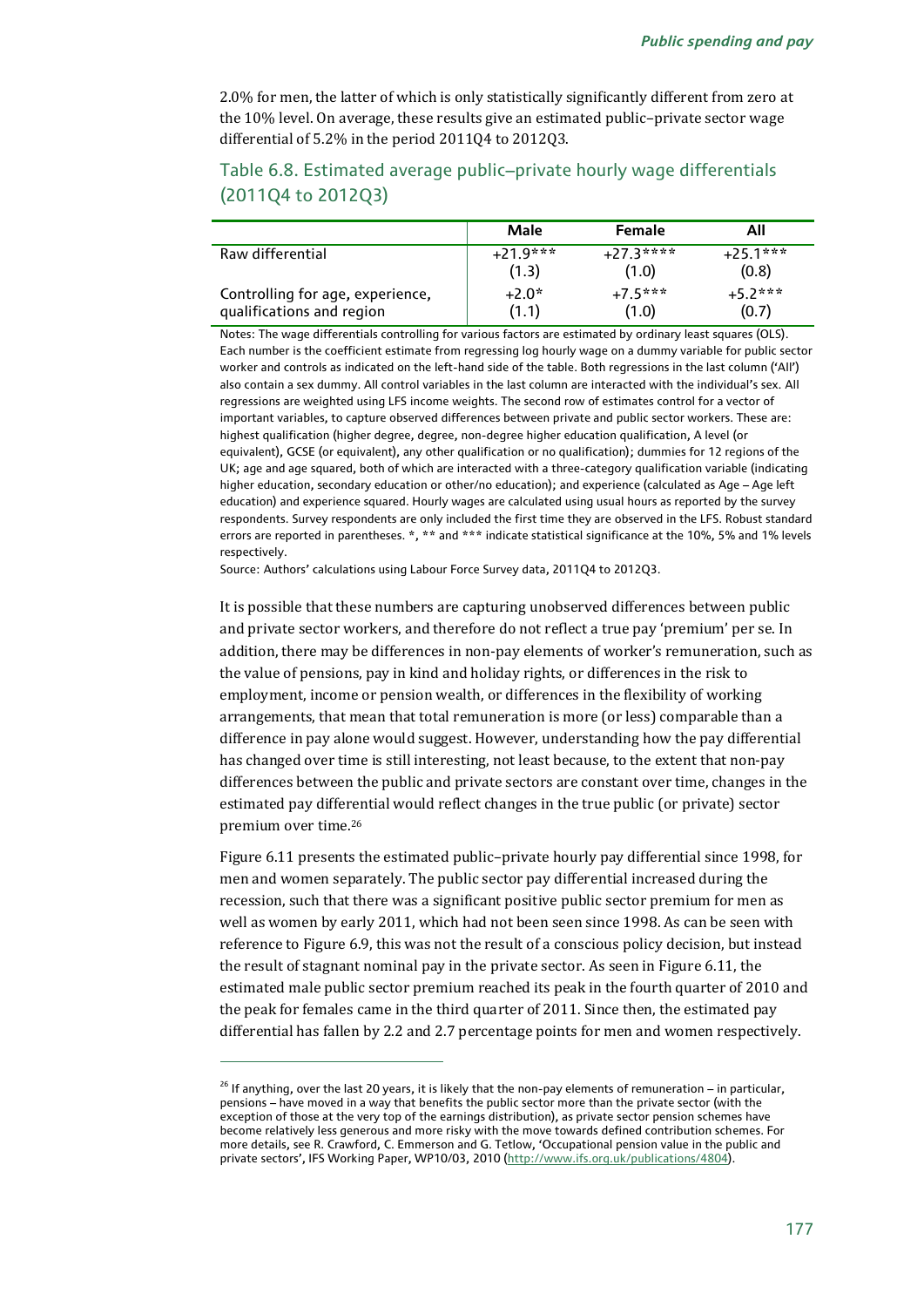#### *The IFS Green Budget: February 2013*

How might the public–private wage differential evolve going forwards? The estimates in Figure 6.11 show that public sector pay was about 7.5% higher than private sector pay for women, and 2.0% for men, in the year to September 2012. Between 2011–12 and 2014–15, the OBR estimates that private sector pay will outperform public sector pay by 1.6 percentage points (see Table 6.7). However, as shown in Figure 6.11 and Table 6.7, this forecast squeeze in public earnings relative to private earnings comes after a period during the recession in which the public pay differential rose substantially. This means that if public and private sector earnings turn out as forecast, it would reduce the public– private pay differential in 2014–15 to a similar level to that seen in the three years before the financial crisis.<sup>27</sup>





Notes: The estimated public–private differential is estimated controlling for age, experience, qualifications and region, as in the final row of Table 6.8. The dashed lines represent 95% confidence intervals. Each data point is based on a four-quarter LFS sample, ending in the labelled quarter. Source: Authors' calculations using Labour Force Survey data.

The public–private sector differential is estimated to fall less quickly over this period than was expected last year,<sup>28</sup> largely because the OBR's implied forecast for private sector pay growth has fallen sharply since its 2011 Autumn Statement. This means that the government's headline pay awards for 2013–14 and 2014–15 now look more generous relative to the private sector than they did when they were announced.

In this context, what is the outlook for public sector pay policy beyond 2014–15? The overall objective of the government should be to achieve the planned cuts to departmental spending with the minimum detrimental impact on public service quality. However, this involves a number of difficult trade-offs: there is a trade-off between

<sup>&</sup>lt;sup>27</sup> The implied change in the public–private pay differential reported in the final row of Table 6.7 will be an underestimate of the change in the estimated conditional public sector premium going forward if at least part of the estimate of pay drift of 1.0% p.a. is due to an increase in the proportion of highly skilled workers.

<sup>&</sup>lt;sup>28</sup> See C. Emmerson and W. Jin, 'Public sector pensions and pay', in C. Emmerson, P. Johnson and H. Miller (eds), *The IFS Green Budget: February 2012*, IFS Commentary 122, 2012 (http://www.ifs.org.uk/budgets/gb2012/12chap5.pdf).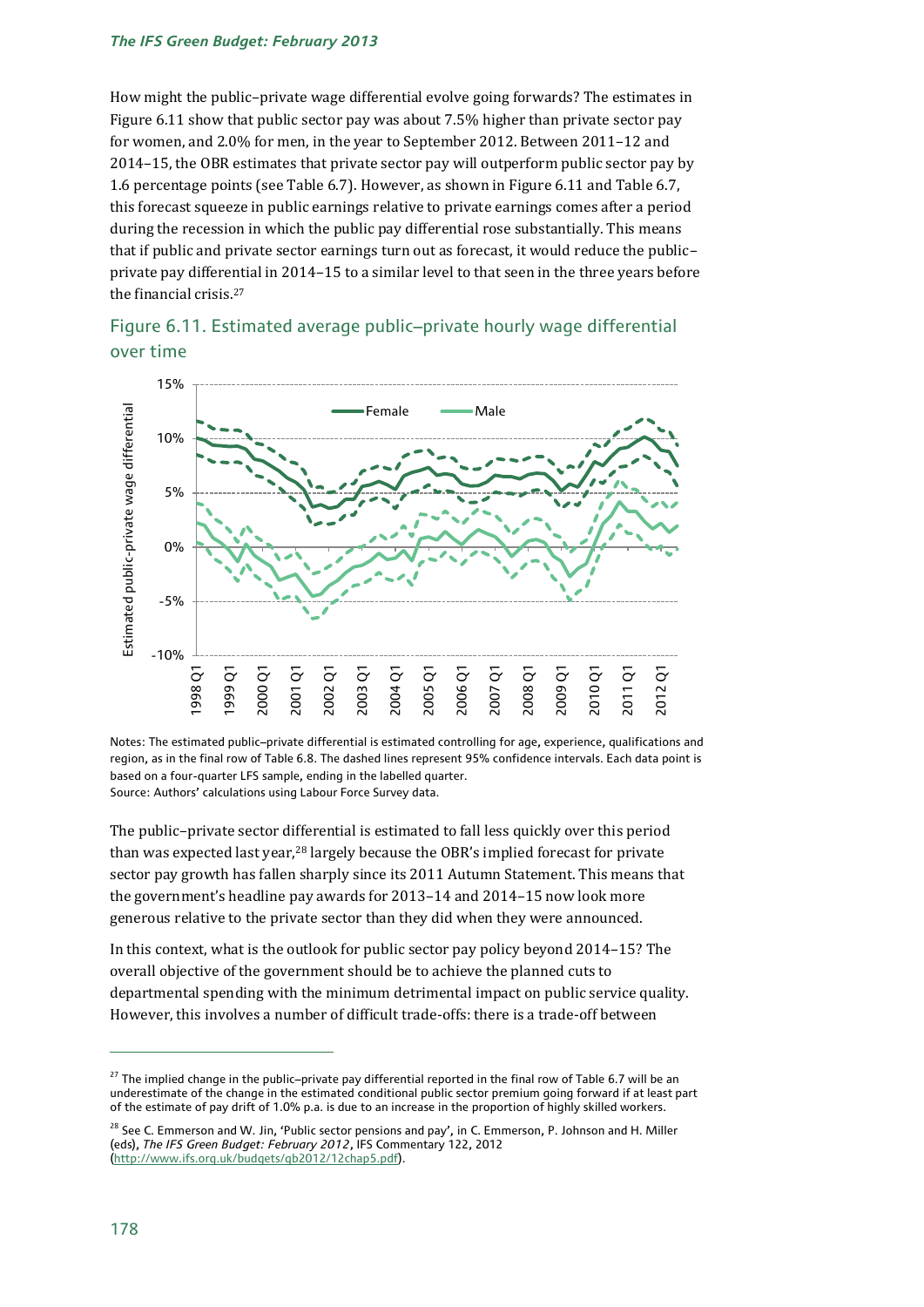squeezing pay and reducing employment (outlined above), but also the government could continue cutting non-labour inputs into public service provision. All of these might be expected to have a negative impact on public service quality, but as yet the future relative importance of these three choices is not clear. In addition, the effect that future pay squeezes might have on recruitment and retention is far from known.

This suggests that, instead of committing to long-term pay awards, it would be sensible for the government to maintain the ability to respond to changes in private sector pay or the revealed effect of different types of spending cuts on service quality in future. The fact that, during the recession, public sector pay continued to grow while private sector pay was stagnant implies that public sector pay awards were not responsive enough to conditions in the private sector during this period. Finally, it should not be forgotten that the public sector is not a single entity. The effects of squeezing pay on the quality of the workforce, and the effects of cutting workforce quality, workforce size or non-labour inputs on the quality of service delivered, will likely differ substantially across different parts of the public sector. It would seem sensible therefore, if the government is to make headline pay awards, that it makes higher awards in sectors that appear to suffer recruitment and retention problems, or where workforce quality is having a more serious impact on service quality, and lower awards in sectors that do not appear to suffer such problems.

# **6.4 Conclusions**

The government's fiscal consolidation plan involves significant and sustained real cuts to departmental spending. Over the four years of the 2010 Spending Review period (2011– 12 to 2014–15), departmental spending is forecast to be cut by 10.6% in real terms. Some areas of spending such as the NHS and non-investment spending on schools were protected from cuts over this period, and aid spending has increased in line with the government's international commitment. That has left other departments facing cuts to their budgets of 12.7% over these four years.

Additional cuts to departmental spending of 2.4%, on average, are planned for 2015–16. These will be allocated to departments in a Spending Review early this year, but the government has already pledged to protect again the NHS, non-investment spending on schools and aid spending. This means that the other 'unprotected' areas will see, on average, a 2.8% cut to their non-investment budgets and a 4.9% cut to their capital budgets. Given the government's pledge to allocate the spending cuts in a similar way in 2015–16 to that over the 2010 Spending Review period, departments such as Defence might be expected to do well, at least relative to other 'unprotected' departments, and departments such as Communities and Local Government relatively badly even relative to other 'unprotected' departments.

The government has also pencilled in plans for total spending in 2016–17 and 2017–18, which, in the absence of new policy action, would leave departmental spending facing further cuts of 6.6% over these two years. This would bring the total real cut to departmental spending since 2010–11 to 18.6%. If the government continued its protection of the NHS, schools and aid, other areas of departmental spending would be facing cuts of 12.7% over these two years, or a reduction in their real budgets of a third since 2010–11. The start of the next Parliament therefore brings no end to the difficult decisions regarding the appropriate balance of taxation and spending and, within spending, between social security spending and public services and between different